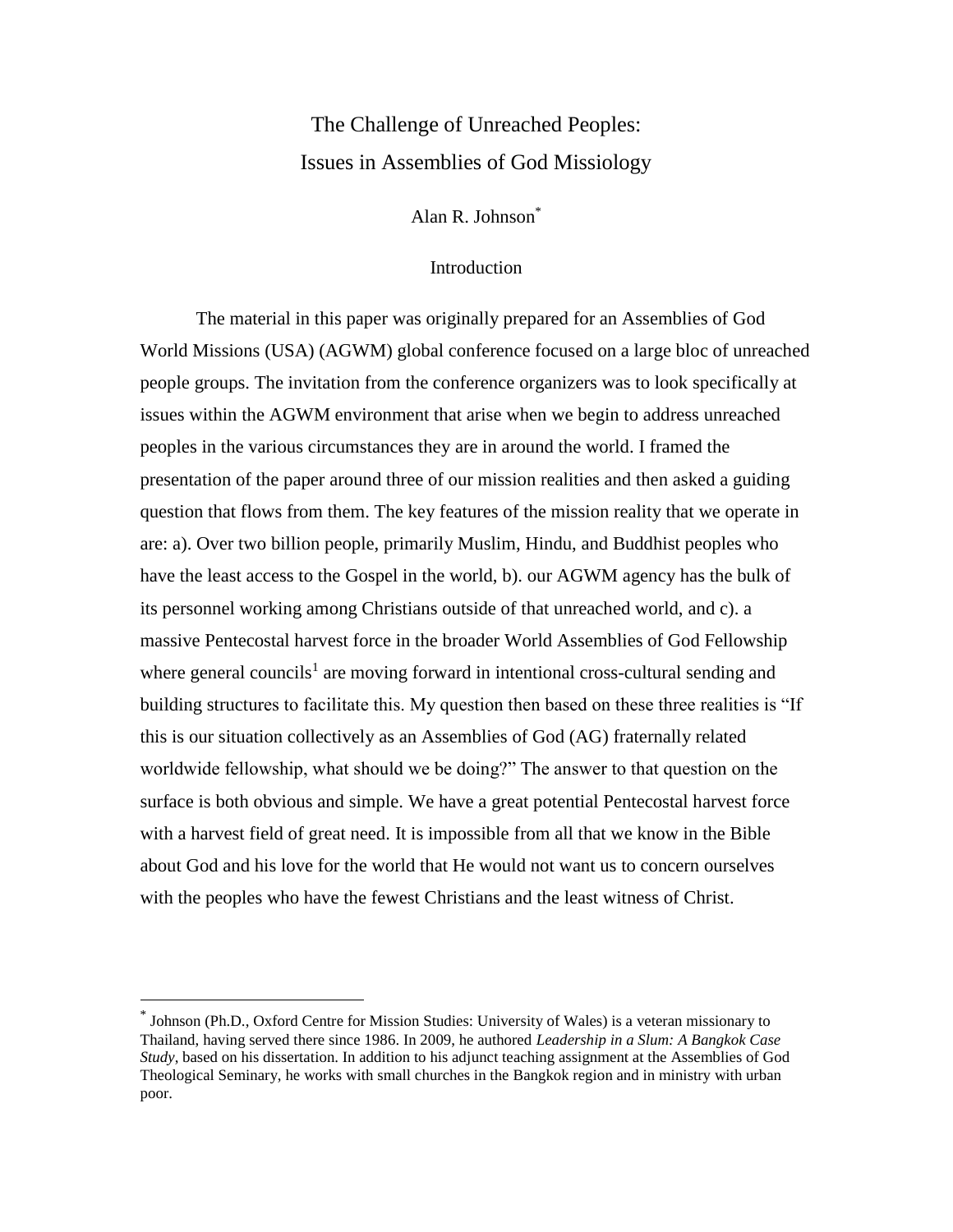

# **Figure 1. The Red Zone of the Unreached and Least Reached<sup>2</sup>**

However, if the answer is simple, moving from the idea to implementation is not. The unreached of the red zone in the Joshua project progress chart (see Figure 1) represent the last and most difficult challenge for the church. If it was easy it would have been done already. While there are a number of issues that could be addressed as it relates to AGWM and taking the Gospel to the unreached, I will focus in this essay on three that I think are of particular import. The conceptual challenge has to do with missionary placement and the role of the call of the Spirit when brought into contact with the empirical reality of the unreached. The challenge at the level of mission practice is the people blindness that disables both us and national church movements we work with to "see" those who are unreached, even when geographically proximate. The last challenge is an organizational and philosophical one where I examine some of the complexities that arise when we attempt to plant a church among an unreached people group within the same geopolitical boundary where an AG national church already exists in a different people group.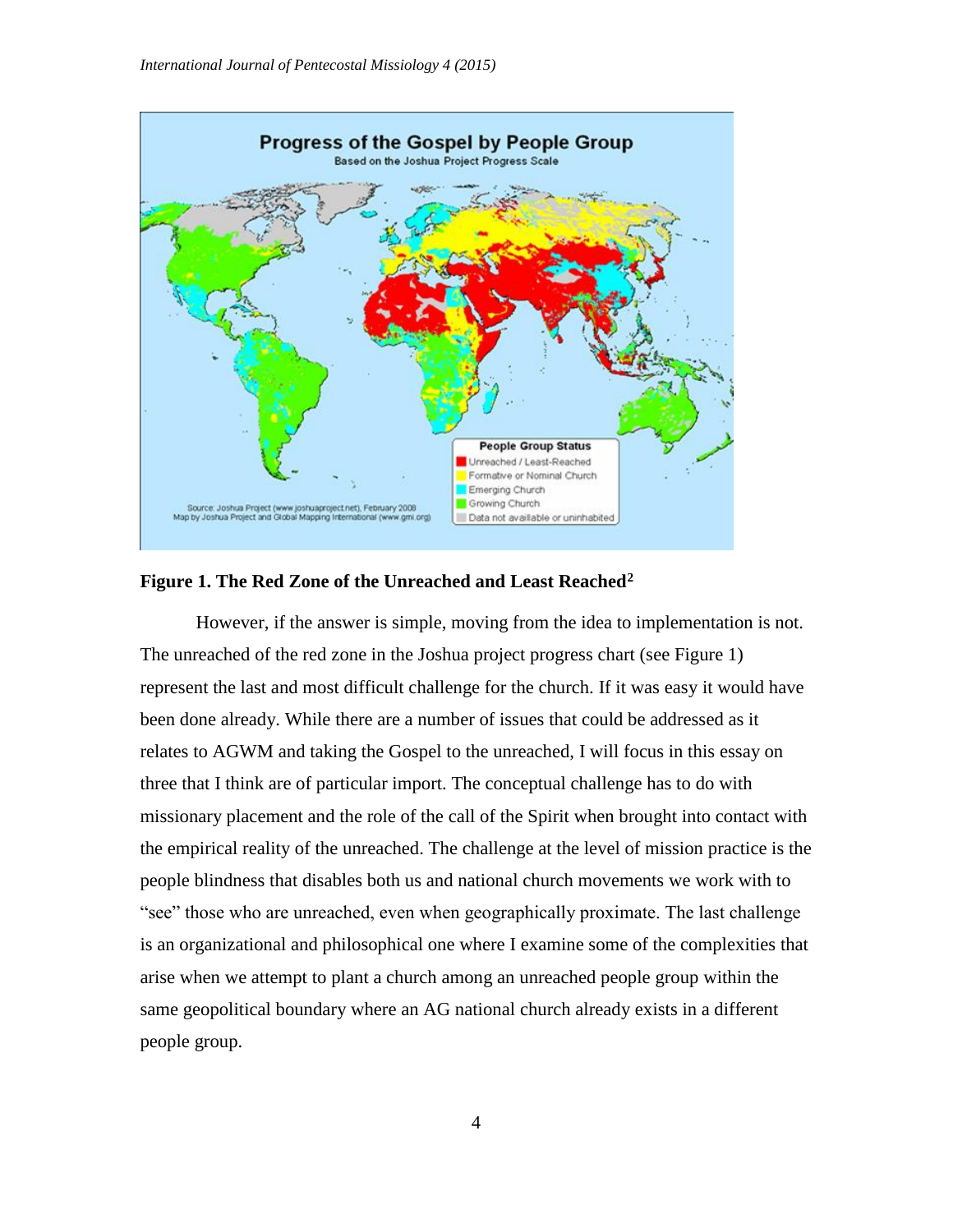# Data, Strategy and the Holy Spirit

You cannot read the history of the AG and the early Pentecostal movement in North America without being impressed with the constant tension that is exhibited at all points that have to do with the interface between things that are generally considered to be of human origin (with organization and education being prominent) and the leading of the Spirit. Wrestling with the balance between these two areas has been part of what has made the AG a great worldwide movement and allowed it to have the dynamism of people being led and anointed by the Spirit and structures to preserve the fruit. While there are many points that could be discussed in terms of this tension inside of the mission, I want to focus here on how we make decisions where we put personnel. My context here is within the American (USA) AG mission. A major value for us as a Pentecostal mission is that in all we do we seek to be led by the Spirit. One of the priority functions of a mission agency is placing people, making decisions as to what areas you will put staff in and so on. This has two particular dimensions, one is with people coming to the mission and deciding where they go, and the other is where the agency itself decides to throw its weight in emphases. My phrasing here reflects one of the realities of the process of how people end up discerning where they are called to go. The primary factor is personal calling, but many who come to the agency have a sense of being called to mission but it is not connected to any particular location or people. For those who do not come to the agency with a specific people or place in mind, the normal process is for leadership to share about current opportunities and needs in various parts of the world. Accepting this as a critical principle that we value (although imperfectly applied) I want to juxtapose it with the way that 'people group' thinking (as represented in movements which embrace frontier mission thinking) are seen by some Pentecostal mission agencies. Oversimplifying the issues the two positions can be contrasted like this:

> • The Spirit led view is represented by sending people where they say they are called, and going places where the Spirit is moving and people are responding.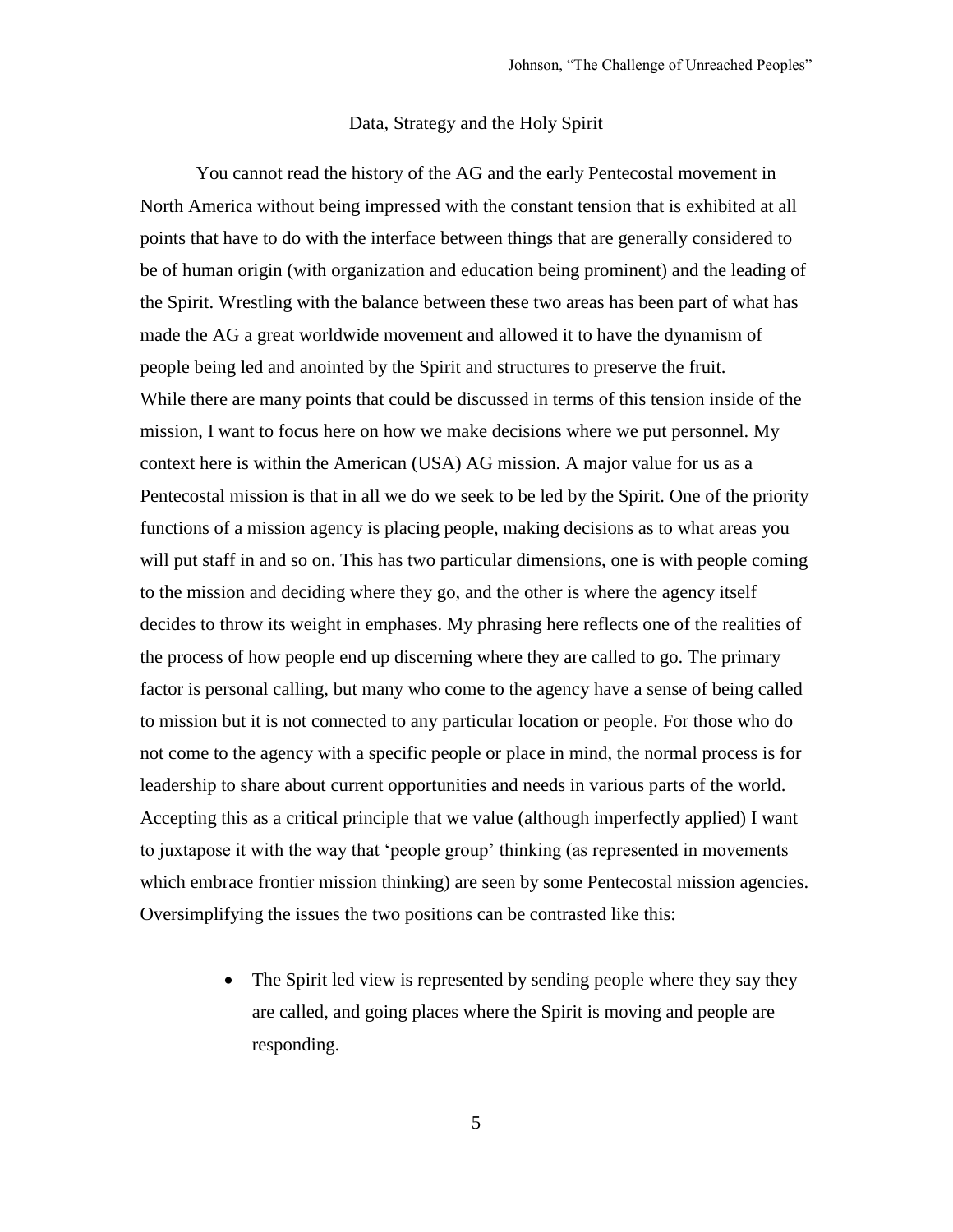• The people group advocate view is that you use information to find out where there are those who do not have the Gospel and then you try and mobilize the Body of Christ to take up the challenge. A major component is thus dissemination of the information among the potential harvest force.

The kind of practice represented by people group advocates rubs against the grain of the *ethos* of Pentecostals with their strong focus on the leading of the Holy Spirit as the primary factor in decision-making.<sup>3</sup> Even non-Pentecostals have reacted negatively, leveling the critique that it is "managerial missiology."<sup>4</sup> This raises the question of how we as Pentecostals should think about and relate to the use of information. Is there are way that we can affirm and practice our value of being led by the Holy Spirit and at the same time work with the empirical information of these people group databases?

I want to suggest that the charge of managerial missiology versus being Spirit-led accentuates differences between the two positions for the purpose of argument. If you look at actual practice you find more common points than the critique allows. Pentecostals engage in much planning, thinking, and pragmatic action, while non-Pentecostals in the people group thinking movement as believers have the Spirit living within them and are exercising their giftings and abilities from the Spirit. At the very least we all need to be open to the possibility that some of the ideas suggested for tackling the challenge of the unreached are indeed from the Holy Spirit. I consider both the perspective that generated the pursuit of the data, and the sharing of that data to be a prophetic word to the Body of Christ to not neglect their role of bringing blessing of the Gospel to the nations.

A second point is that we Pentecostals need to be careful in not rejecting the powerful concepts that come from people group thinking simply because some of the proposed methodologies (such as assigning groups from a list) may not be the best. We need to maintain space between the concepts themselves and the way they are sometimes applied. If we do not like a particular application for a concept, then it should be incumbent upon us to keep the concept if it has biblical warrant and seek an application more in keeping with our understanding of Scripture.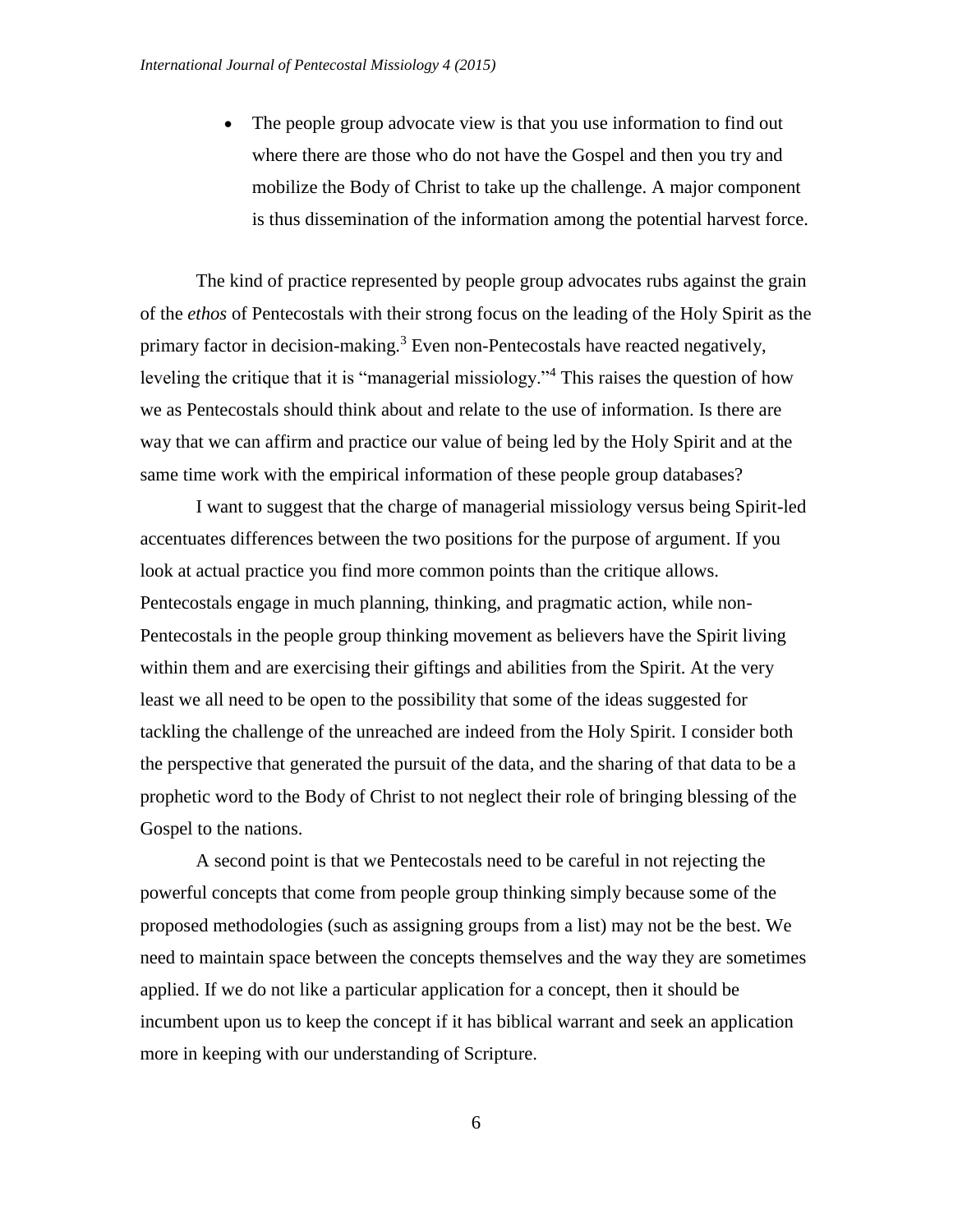A third point is that it is impossible to go back and pretend that we do not know something that we already know. The database is very clear now, we know who these groups are, where they reside, and have an approximation of the status of the Christian faith among them. It is not guesswork. So we cannot proceed in our participation in the mission of God as if we did not know these things. A corollary of this is that knowing something does not preclude the supernatural work of the Spirit, it just changes the kind of information the Spirit will give to us.

# The Challenge of People Blindness

In this section I focus on a challenge to our practice of missions. "People blindness" in frontier mission missiology is the spiritual blindness that prevents Christians from being able to see those around them who are different culturally than themselves and results in not seeing them as in need of a hearing of the Gospel. Specifically, I examine how, in our ways of doing missions, we become susceptible both as national church movements and mission teams to being unable to "see" people groups that do not have the Gospel. I propose the idea that missionaries pursue an "amphibian" role; rooted in the local church as well as in a lost world.

When Ralph D. Winter first began to think in terms of reaching peoples by expanding on some of Donald McGavran's work, he framed the idea in terms of the peoples being "hidden" from view. This goes back to the notion of "one mode of Christianity fits all." It was Winter's observation that you could have robust church movements in one people group but nothing within another group that was geographically proximate to the first group. Their being close to each other did not help the Gospel move from those who had it to those who did not have it because for various reasons they were blind to seeing them. To put it another way, the very sociological factors that make near neighbor witness so very powerful also work to keep us from seeing those who are different from us.

In reflecting on this particular phenomena as it concerns our practice of missions I have developed what I call the "trap of the double blind" to illustrate how this affects us (see Figure 2). In our system most of us expatriate workers are in countries that have an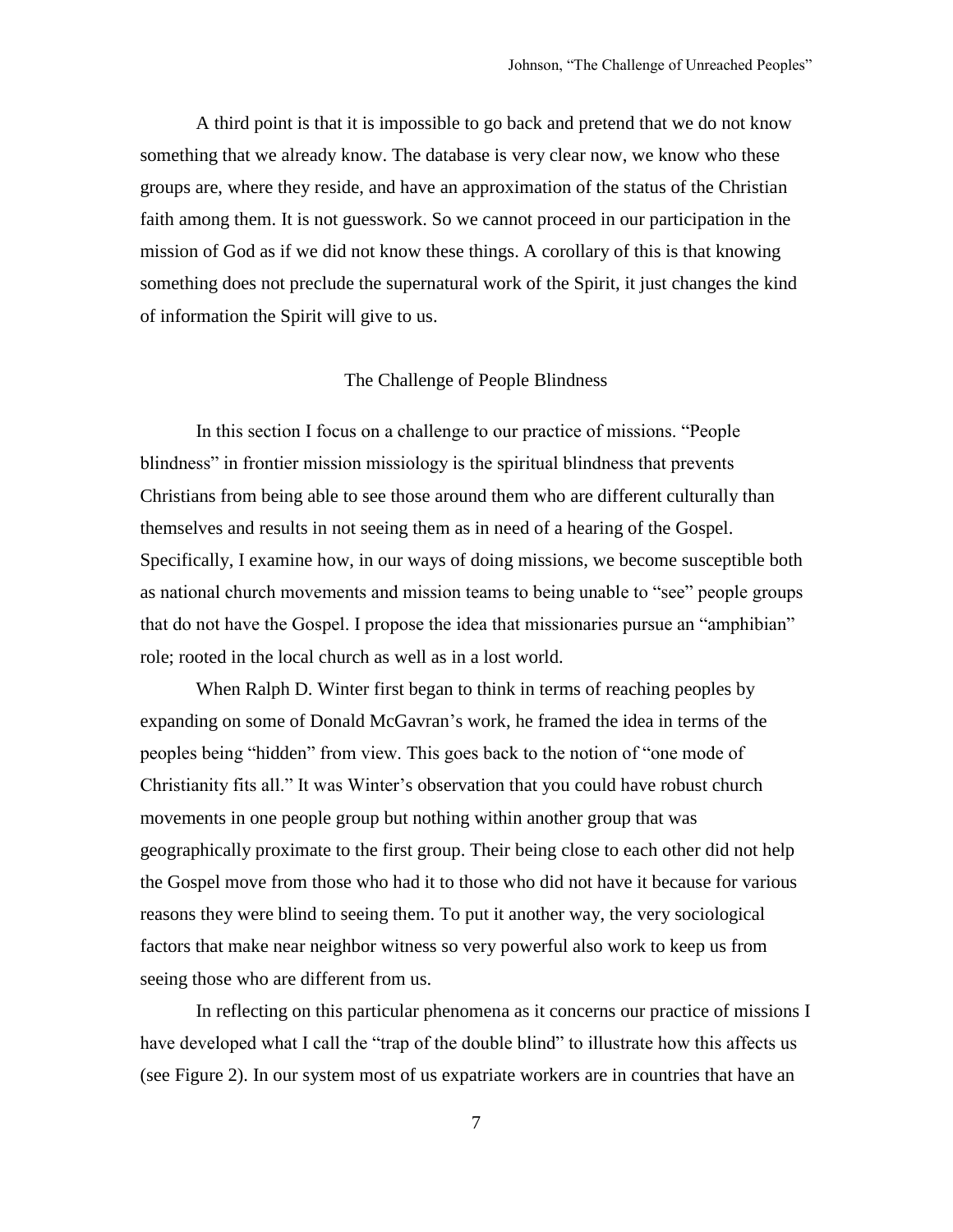existing national church (NC in the Figure). Sometimes this church is among the majority people, but in other instances it is found among minority groups. In our missiology we have two lenses that traditionally structure how we determine where to send people. One is the call of the Holy Spirit upon the worker, and the other is the needs of the existing national church. Thus two major pillars of our missiology are represented in the way we think about how workers end up in their particular field of labor. Both of these principles have served us very well over the past nearly 100 years.

However, in general using these two lenses alone have created a situation where people blindness manifests itself. The first is among local church movements, and this is only natural because often times there are historically strained relations between different groups. When people of one group become Christians it is often a very difficult and long process for them to begin to see that the other group should be within the scope of their ministry to proclaim Christ. So this classical sense of people blindness is present. A second level of blindness happens with the mission team as the commitment to work with this local church organization and its multitude of needs for all practical purposes pushes the unreached group right off the strategic radar. Although the missionary does not share the same prejudices or barriers towards this other group, what ends up happening is that they become so absorbed in the work of that church that they never "see" them. Thus you have a double blind situation where neither the church nor the mission team can see an unreached group as an evangelistic priority.



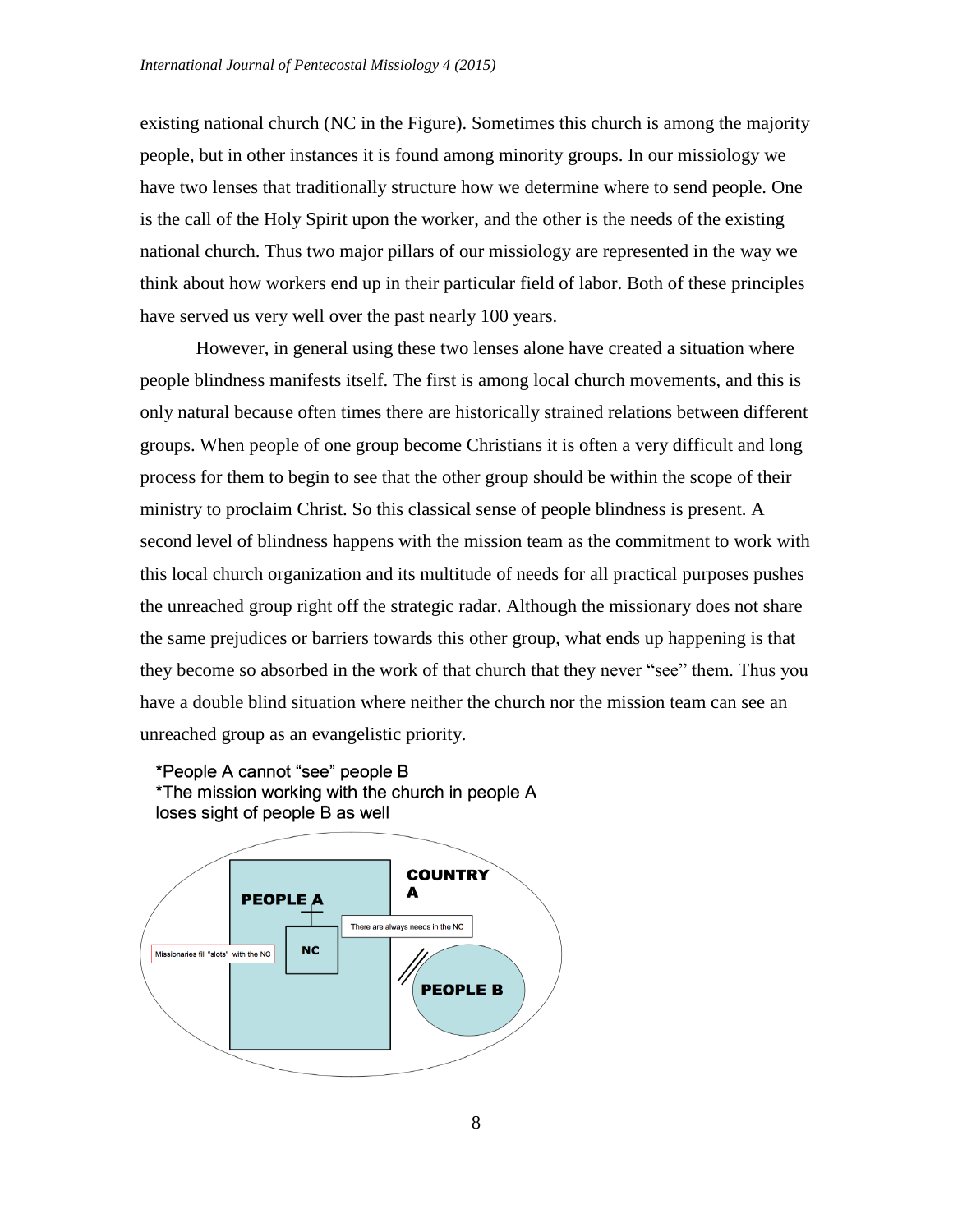### **Figure 2. The Trap of the Double Blind**

The trap of the double blind presents a challenge to our conception of partnership with the national church. I will look at this issue in more detail in the final section on structural challenges. At this point let me just observe that it appears that our historic and well-known commitment to work in partnership with the national church has inadvertently made it very difficult for our mission teams to function as the apostolic bands of the New Testament and take the Gospel to where Christ is not known. If we look at this situation in terms of the extremes of the poles, working completely independent of the existing church on one end and working only with the national church on the other end, I think that wisdom is to find some kind of position more towards the middle.

I believe that ultimately it is best to help national church bodies come full-cycle and have their own vision for missions that embrace unreached peoples both near and far. However, in many current situations to simply wait for a local church movement to catch the vision is to abdicate our responsibility as an apostolic band. This speaks to the importance of the amphibian role of not working only at one end of the pole or the other, but endeavoring to maintain the unique distinctive of the mission band to take the Gospel where it is not known and to act as loving advocates and mentors in the ways of mission so that a vision can be nurtured in the national church over the long haul.

In practical terms in a world where churches exist, cross-cultural workers are already in place, and at the same time there may be people groups geographically near who do not have a viable and culturally relevant witnessing church in their society, what might functioning like a Pauline apostolic band look like for the mission agency and team?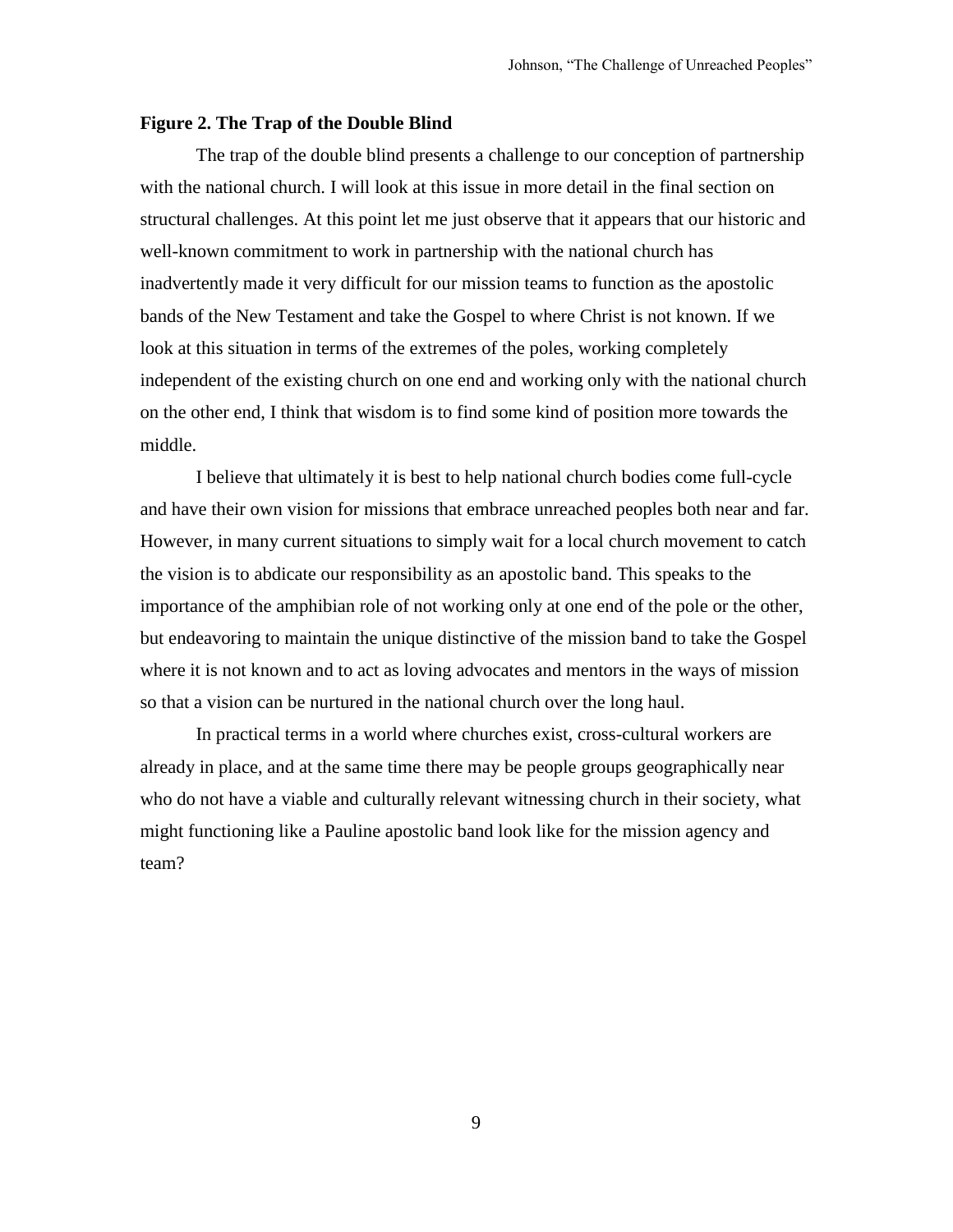

**Figure 3. Illustrations of Varieties of Apostolic Function**

There are three major ways in which a team that seeks to function in an apostolic role could approach their work (illustrated in Figure 3). The first (team 1) would be to work within the context of the existing national church to help implant apostolic and missional DNA so that those churches and believers would become the laborers that would cross into the unreached people group.

A second style (teams 2 and 4), is particularly appropriate if there is some natural resistance or prejudice on the part of the national church to the unreached group, would be to work both with the national church and the unreached group, living in both worlds. In this approach, the mission team shows its solidarity and interest with the goals of the national church and yet maintains its own role as a mission sodality to proclaim Christ among the unreached. The style here is not to move out unilaterally, but to attempt to build bridges for evangelism into the unreached people and to the national church in terms of their own mission responsibility and to endeavor to bring along local Christians into ministry with them among the unreached group. Team 2 illustrates this process in trying to bridge Christians in the national church to do innovative outreach to their own people group (the lost of people A in this case), while team 4 illustrates the process of trying to bridge local Christians to work in unreached people B.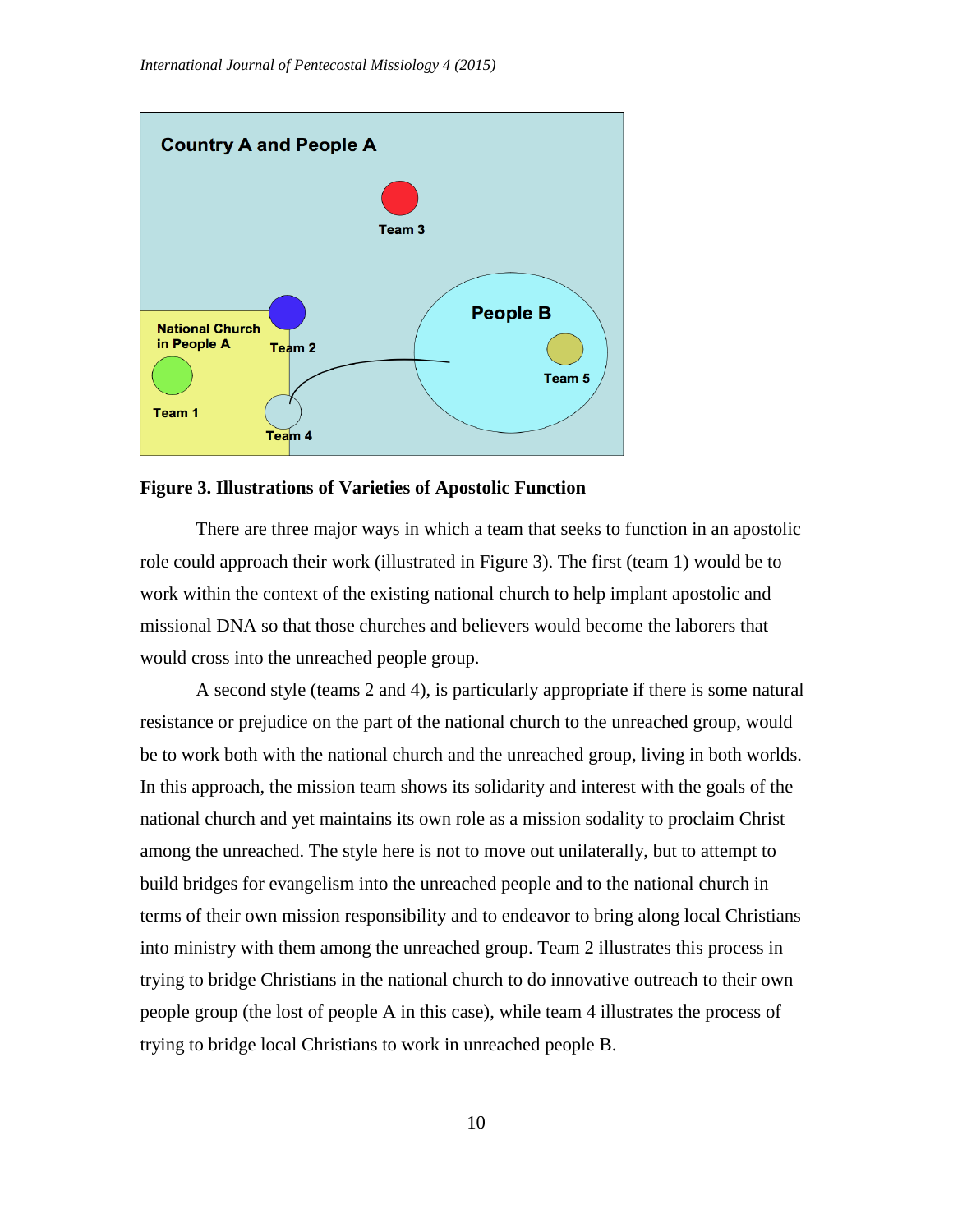The third approach (teams 3 and 5) is for the expatriate team to, by design, work independently from the national church to do pioneer planting among the unreached. With team 3 this is happening in the people group A among which a small church movement already exists, and with team 5 it is happening in people B which has no church movement at all. The circumstances may require an outside group to work on the initial breakthrough, or the national church may completely refuse involvement. Depending on the situation, it could be possible for a mission agency to have all three of these approaches happening at the same time.

This discussion of how what I call apostolic function<sup>5</sup> can play out at the agency and team level illustrates an important point for all the participants in global mission: there are many ways to accomplish preaching the Gospel and planting the church among unreached people groups, and the participants at every level can have a part in it. It has been an unfortunate unintended consequence of the promotion of the needs of the unreached that it has come to be associated with the idea that a) all existing personnel and resources should be immediately moved into unreached groups, and b) any team or mission remaining working in a place where the church is established is somehow missing God's will. The primary questions of the apostolic team, center on how best to accomplish the pioneer task, and determining one's calling and giftings Asking these questions means a wide variety of paths could provide satisfactory answers, but such answers should always have the role of existing church movements in mind. All the participants in God's global mission have a vital and strategic role to play.

### The Challenge of the Existing National Church

With the shift from a focus on nation states to people groups it brings to the forefront an issue that we as missionaries in AGWM in general have not had to broach in the past. The assumed "normal" procedure was to see a national church movement planted within the boundaries of a given nation-state and then partner with that church. In much of the least-reached world the nation-states that have an AG national church movement are made up of numerous ethnolinguistic groups. The national churches in such cases are usually strongest in one (often but not always in the largest people group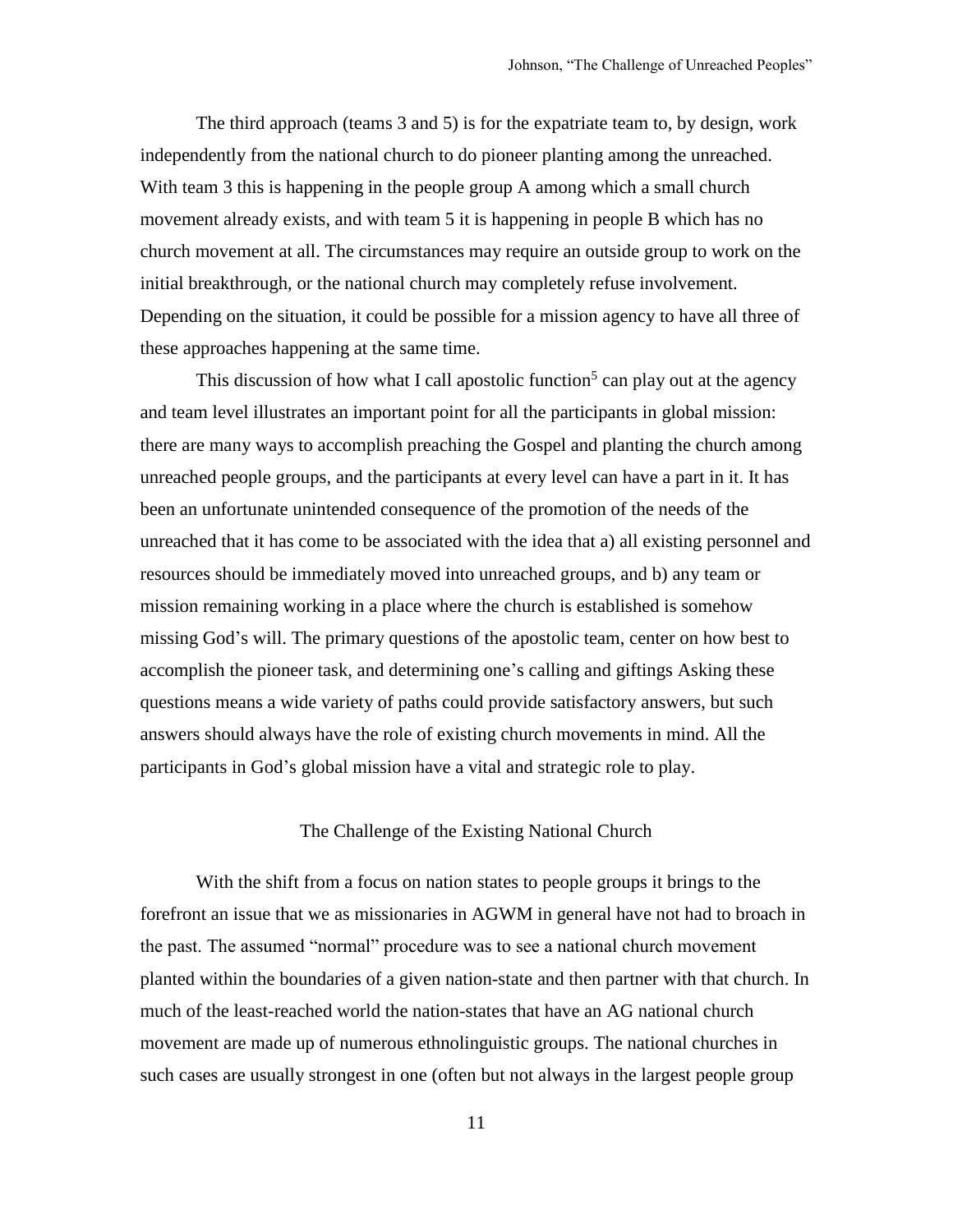that is dominant politically). This means that multiple significant peoples will be very unreached within the boundaries of that nation-state. However, the realities of people blindness discussed above signifies that in many cases those existing national churches have not yet "seen" the unreached in different ethnic groups and/or are unwilling to reach out to them. The assumption that once the Gospel is rooted among one people, it will naturally flow to the rest turns out in the history of Christian mission to not be true. This is why unreached people groups require intentional cross-cultural church planting efforts.

The challenge that I want to examine here is what happens when AGWM mission teams want to reach out to unreached people groups in such scenarios, and what happens when they do and churches begin to be planted. Our idea of the national church is so common and assumed among us that we forget that the New Testament does not give us much help in thinking about how churches "associate" and relate to one another. What we do know is that when people believed in Jesus they formed into communities of faith. We also get a clear picture in Acts that there were radically different forms of the Christian faith represented by Jewish background believers and Gentile background believers. We also have a clear illustration of the complexities that accompany the movement of the Gospel from one cultural setting to another. Acts 15 highlights the difficulties encountered when the Gospel enters a new sociocultural sphere and the kinds of issues that can arise with how the new group relates to existing groups of believers. In contemporary mission language the coming of the Gospel into new cultural spheres gives rise to issues of contextualization, while how the new group of Christians relates to the broader body of Christ has to do with issues of "association." It is this second aspect that I am concerned with in this section particularly as it relates to our key missiological concepts of national church and partnership when we seek to church plant among unreached people groups in countries with an already existing AG national church. I begin by looking at the idea of association as it has been handled in the modern mission era and then follow historically the development of the national church and partnership idea in AG missions. I then examine a number of issues that grow out of our current understandings and assumptions about these two key concepts. Finally I explore the both strengths and needed refinements in the national church/partnership concept and make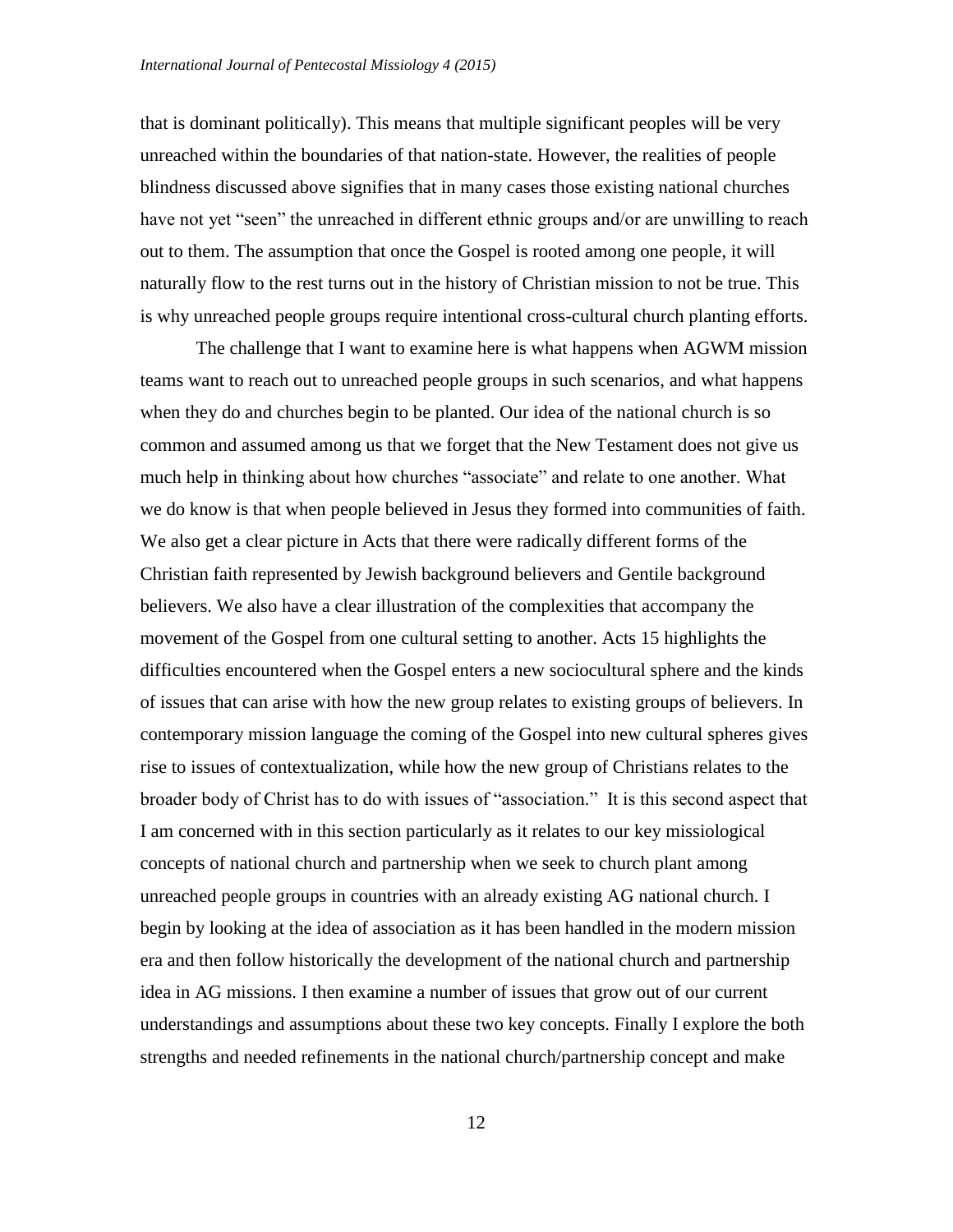some suggestions for building AGWM-national church relations in the future that will facilitate church planting among unreached people groups.

# The Issue of Association and the Development of the AG understanding of National Church and Partnership

In the history of the modern mission movement since 1792 the primary vehicle has been the voluntary missionary society, and the dominant form of connection has been that of three major denominational polities dominating: Episcopal, Presbyterian, or Congregational.<sup>6</sup> While some mission agencies attempted to be interdenominational, they soon gravitated towards a single denomination, and those missions who tried to preach the Gospel without pushing towards a certain polity discovered that the younger churches gravitated towards the forms of those who brought the Gospel to them.<sup>7</sup> In terms of modern era missions sending structures, there are three major types which can be broadly represented as denominational, interdenominational, and non-denominational.<sup>8</sup> What is important to my point that follows is no matter what the *ethos* of the sending structure is in terms either seeking to plant denominational churches, working interdenominationally, or rejecting the notion of denominations all together, at the level of practice on the ground virtually all of these forms utilize some kind of associational mechanism to connect converts and churches together.

In the mission history of the American AG the earliest round of missionaries were often people who had served in other organizations and after coming into the Pentecostal experience connected with the fledging AG movement. It was natural for them to think organizationally along the lines of the groups they had worked with.<sup>9</sup> Thus this first wave of missionaries actually formed foreign district councils in China, India, Liberia, and Japan that were considered extensions of the American  $AG<sup>10</sup>$ . The next step in the refinement of our missiological principles came in 1921 with the publication of three articles by Alice Luce where she laid out the biblical arguments for planting "apostolic churches" that support, govern, and propagate themselves.<sup>11</sup> In the first article she credits Roland Allen's 1912 book *Missionary Methods: St. Paul's or Ours* <sup>12</sup> for having opened her eyes to the "diametrical distinction between our methods of working and those of the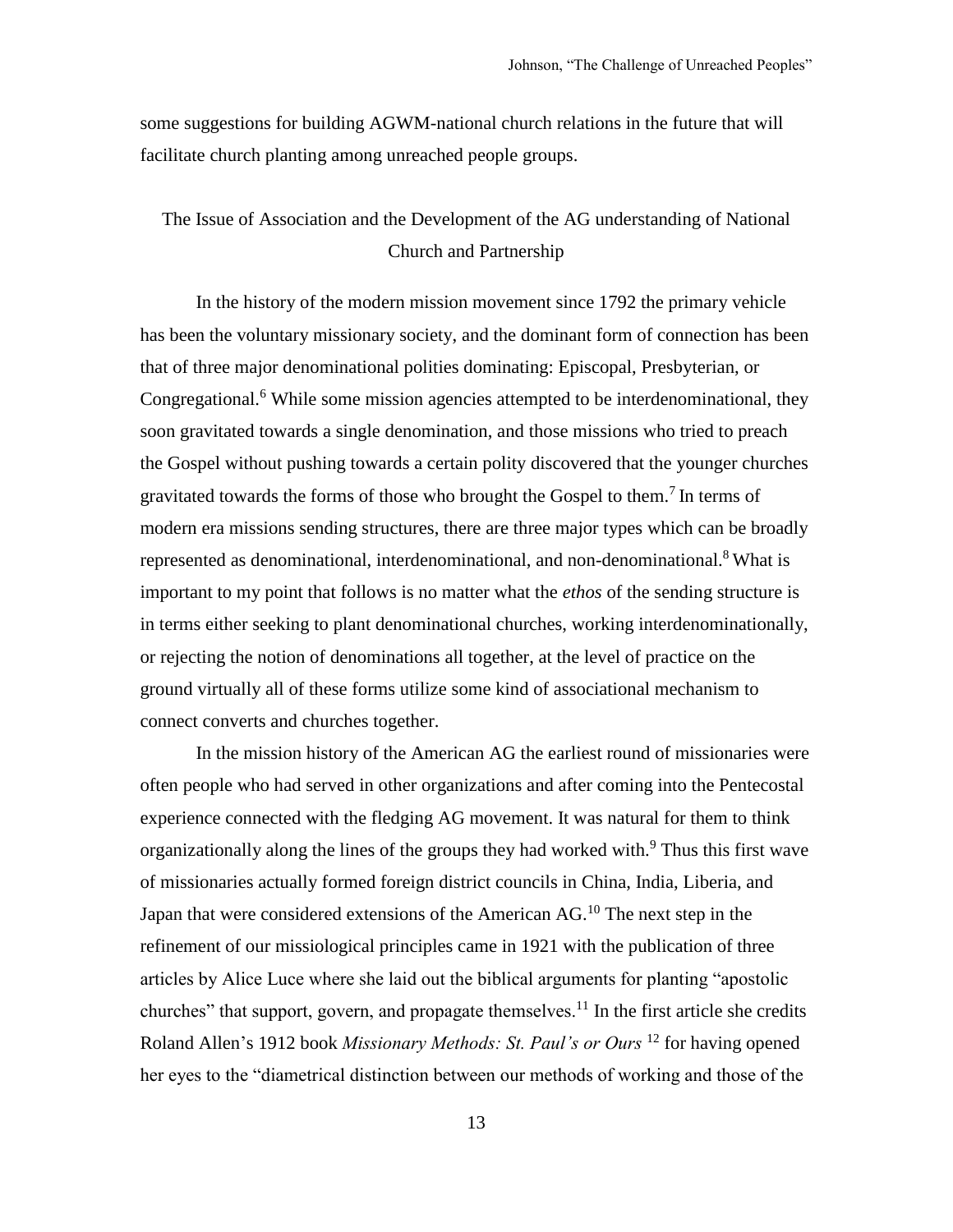New Testament<sup>"13</sup> The 1915 General Council had already laid down the principle that the heathen were to be evangelized using New Testament methods, but at the 1921 General Council in St. Louis they formally adopted the goal of establishing three-self "native churches."<sup>14</sup>

Gary B. McGee points out that in the beginning indigenous church planting was more of an ideal to aim for than something that was implemented immediately.<sup>15</sup> It was not until the 1930s that indigenous self-governing national church organizations began to appear with El Salvador being one of the first.<sup>16</sup> This period of time between the early 1920s and the mid-1930s reveals that the three-self idea was assumed to also imply aggregating these churches into a movement in similar fashion to the way the AG USA had been formed from individuals and churches that wanted to cooperate to further ministry goals. I have found nothing in the our published missiological literature to indicate how these early missionaries came to think about how these individual churches in the plural are to relate to each other or be connected together.

Thinking about all this made me wonder if "national church" was a pre-existing concept that was already common which these early missionaries simply assumed. With my limited access to hardcopy resources and what is available on the internet I have searched in vain to find something that offers a definition of "national church". The earliest reference I found was a citation in an essay by Andrew Walls where Henry Venn in 1868 talked about nations adopting the Christian religion as part of the national profession of faith and thus creating national churches.<sup>17</sup> This was from an era before the modern nation state and thus no doubt is referring broadly to major political groups along language and cultural lines that were proto-nations in our sense of the word today. Allen himself in *Missionary Methods* skirts the issue of broader levels of organization other than noting that Paul recognized the unity of the Church at the province level, talking about churches of specific provinces.<sup>18</sup> He sees Paul as beginning with the assumption of unity among the churches that must be contained, recognizes their connection to him and to each other, but makes no attempt to deal with the realities of how emerging churches should be connected.

By the time we reach the 1950s when Melvin Hodges is writing *The Indigenous Church*, we find that a number of unwritten assumptions have been crystallized into the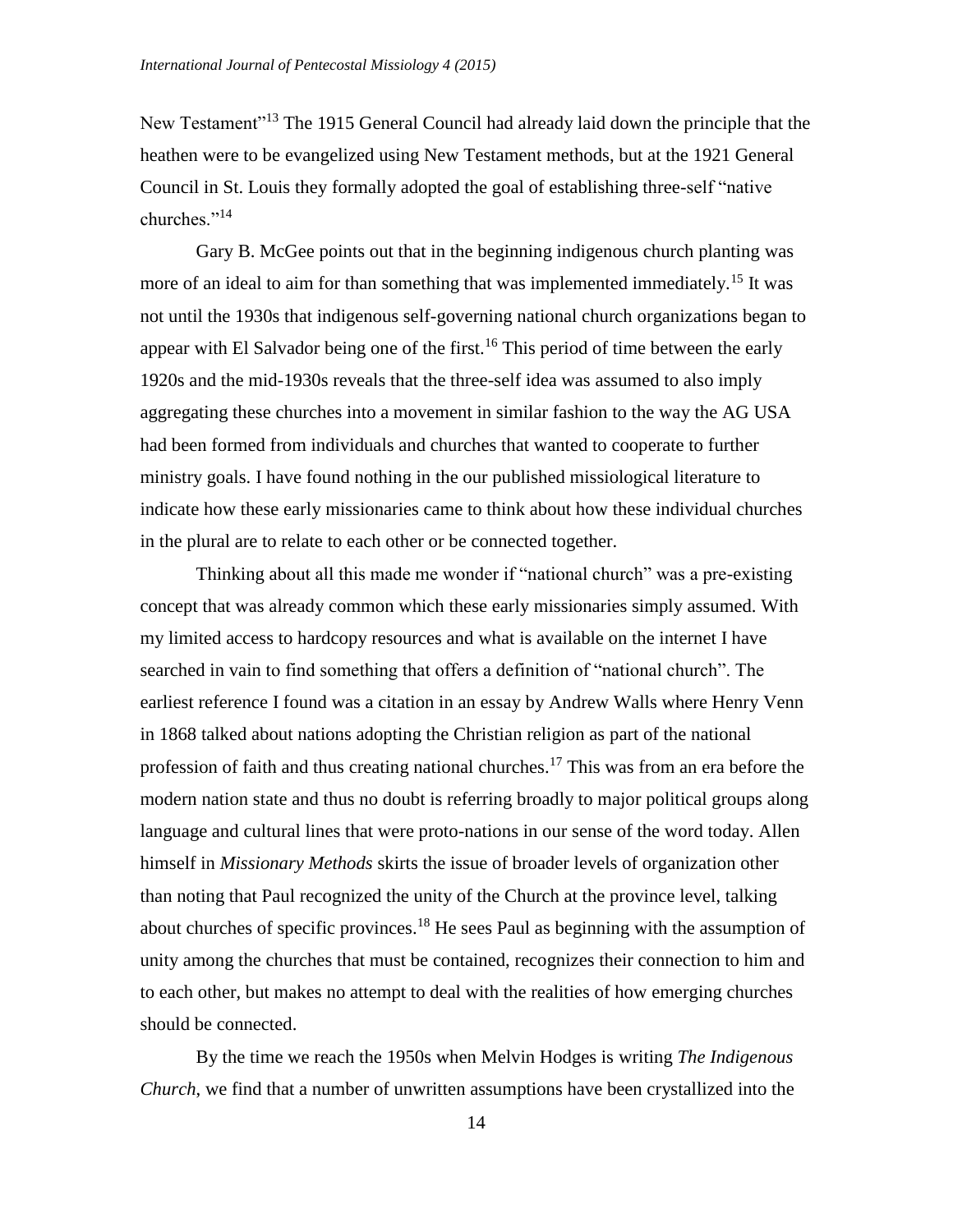concept of national church so that there is no feeling of need to even define it. After nearly two decades in Central America working with and watching churches organize into movements at the nation-state level organized around indigenous principles, Hodges was asked to put the practical steps of this process into book form.<sup>19</sup>

The book itself is dedicated to the subject of planting three-self local churches. Only six pages of text are dedicated to the formation of a national church organization.<sup>20</sup> The theological rationale for broader units of organization is the same as Allen's in *Missionary Methods*, drawing on Paul's references to the church in larger units at the province level. To this are added three pragmatic concerns related to fellowship, stability and corrective influence for local congregations, and the ability to work together on special projects. The patterning is done in general after District Councils in the AG structure in the  $USA.^{21}$ 

It is not entirely clear in my reading of what comes next as to whether or not Hodges envisioned the possibility of a single national political entity having more than one "national church organization." He allows for the needs of geographical features, political boundaries, differences of language, and transportation facilities to be accommodated. "When distance, language or political barriers make it impractical to unite the churches into one district, it is advisable to divide the district into smaller units with a sectional conference or council in each area."  $^{22}$  He begins by using the term for an association of churches as a "conference" and notes that it is similar to the Districts of the AG USA, but then primarily uses the term "district" with subdivisions being "sections" or "sectional conferences."<sup>23</sup> On the next page the word "national church" appears for the first time without definition. Writing 25 years later he again assumes the notion of national church, noting that it starts with a handful of churches that form some kind of council or conference.<sup>24</sup> This historical overview shows that by the 1950s the idea of national church was assumed as a goal of planting individual local churches, and was coterminous with the nation-state where it was started. It was not on the radar to explore what happens where you have multiple ethnic groups and languages coming to faith in a single nation-state or if having multiple national churches related to language, ethnicity and culture was even possible.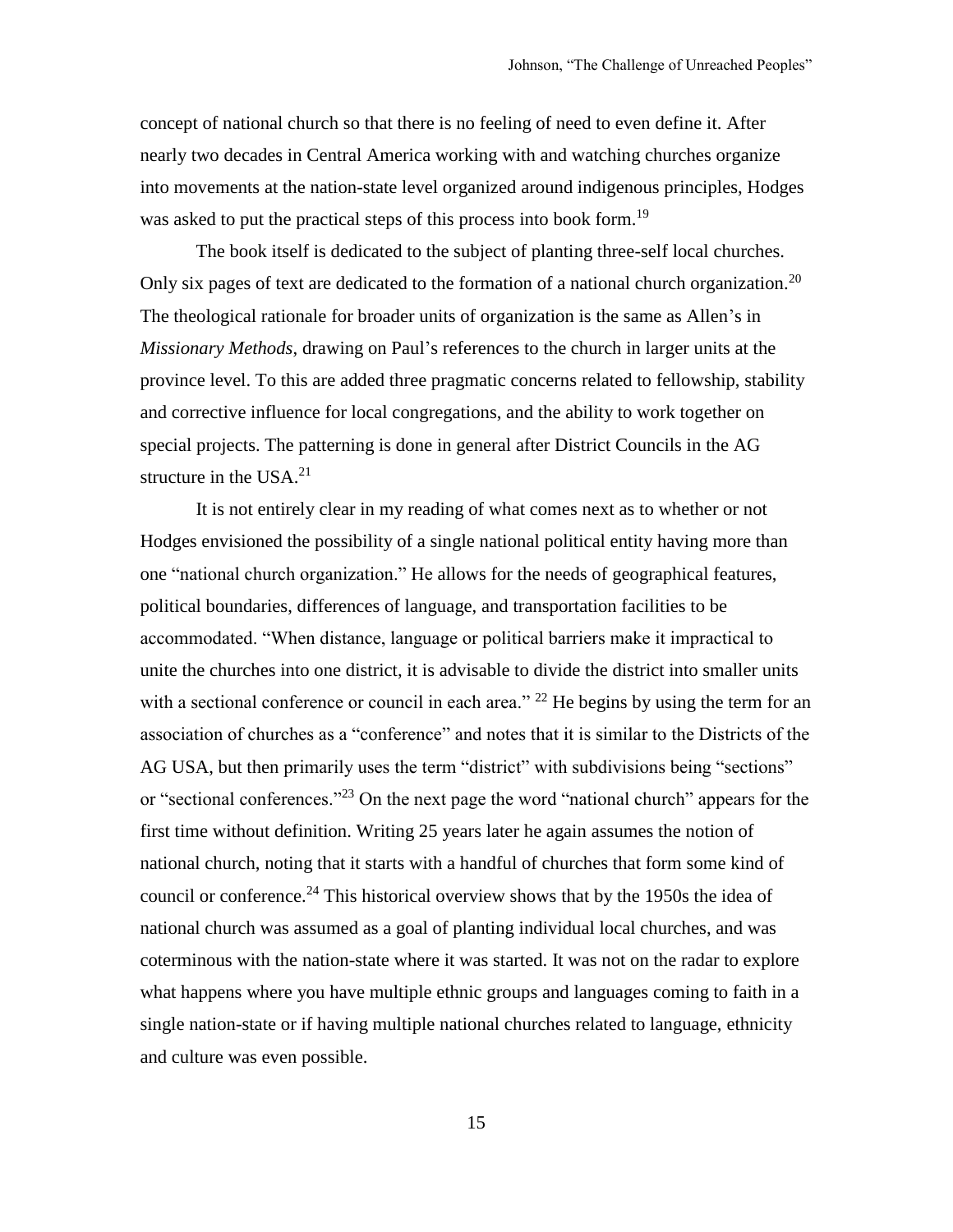As our mission theology grew and developed there was a natural movement from the idea of the missionary planting the first individual churches and facilitating the development of an indigenous national church movement to partnering with that movement.<sup>25</sup> There is a logical shift in role from the pioneering work that established the church to working with the young organization to strengthen it and pursue its agendas. What is interesting is that while Allen's ideas regarding the responsible nature of the New Testament church were picked up in regards to governance, finance and propagation, his observations about the exit strategy of Paul's retirement from the new churches was not.<sup>26</sup>

By the end of the J. Philip Hogan era in the late 1980s, the idea of "national church" and the related concept of partnership were so foundational to AG USA and AGWM conceptions of mission that the vast majority of our missionaries were involved with the church rather than pioneering church planting among groups with least access to the Gospel. Partnership as it was unproblematically conceived left no room for discussions about what to do with people groups outside the vision of willingness of the existing national church.

### Problems with the Current Notions of National Church and Partnership

The conventional way that we have conceived of national church leaves an ambiguity about the meaning of "national." The assumption is that this means nationstate, and the hegemony of the national church ideals along nation-state lines was further solidified by developing the notion of partnership. Partnership came to mean working with these existing movements which were generally based among the major group holding political power within that geopolitical boundary, or in some cases in a significant minority group without political power. It was not a partnership *in* mission together, but partnership to fulfill the goals of the national church. When we begin to tackle the realities of reaching the unreached in contexts where there is an existing AG movement, these understandings of national church and partnership often create difficulties.

First, the combined impact of these understandings of national church and partnership created an environment to marginalize the pioneering *ethos* of the mission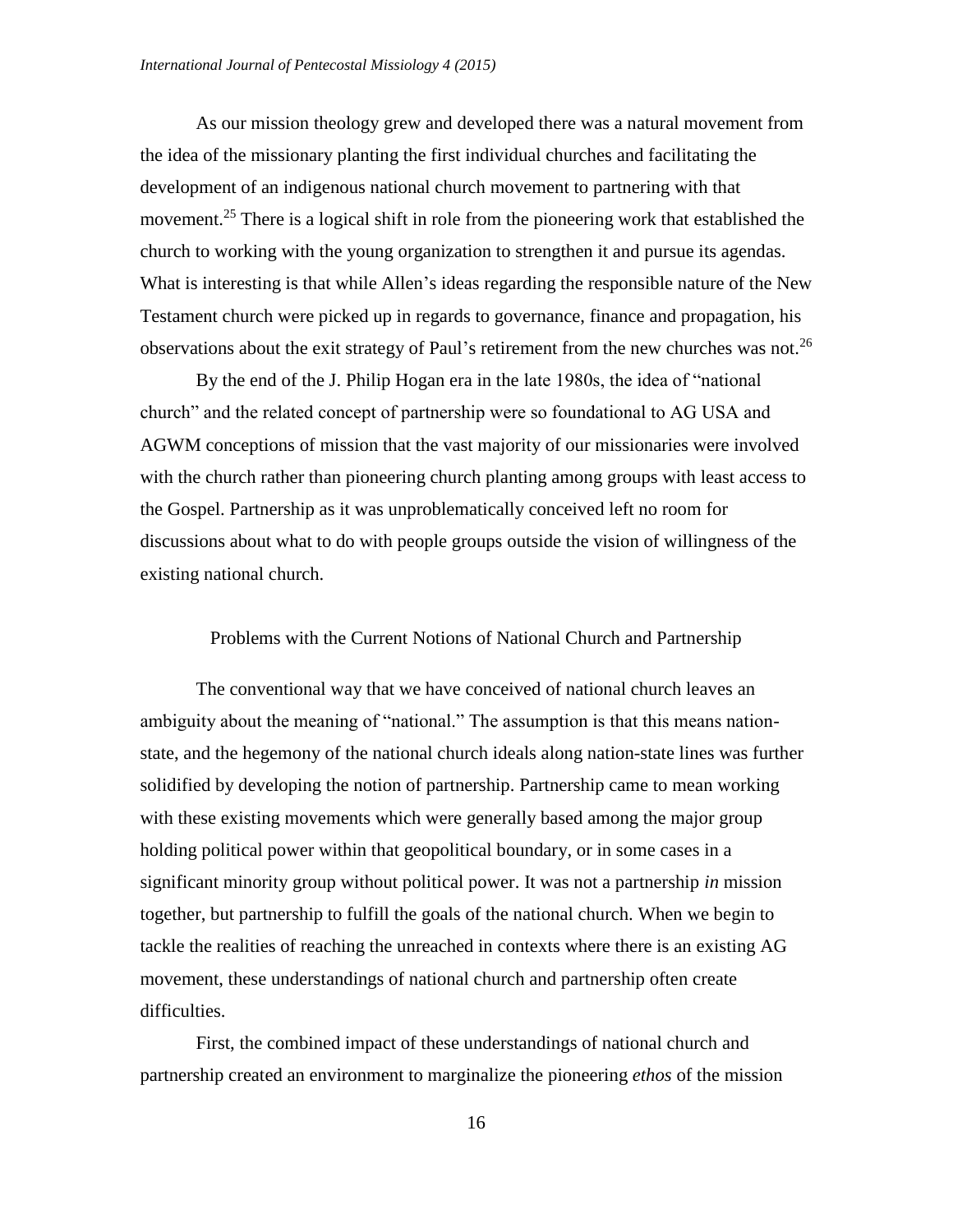among groups which did not have the Gospel. The unintended consequence of linking the missionary role to the existing church led over time to the pioneering dimensions of Pentecostal mission that were so salient at the beginning of the movement to become subordinated to the importance of working in partnership with the national church. It is interesting to note that when Hodges did talk about the need for redistribution of missionaries because there were too many in one locale, it was not for the purposes of pioneer church planting among the unreached, but for the good of the indigenous church.<sup>27</sup> My own personal speculation at this point is that the shift in primary emphasis from proclamation-oriented pioneer church planting to partnership with existing church movements was never planned, it was a natural shift of attention to what was happening as new movements blossomed. It was something akin to the "frog in the kettle" with the water being heated gradually—we never knew what was happening. My guess is that this may have been aided by an assumption that the Pentecostal experience would always lend towards urgency in proclamation and thus it was not something that needed to be worried about. What the passage of time has now revealed is that it is quite possible to remain doctrinally and stylistically Pentecostal and yet lose evangelistic fervor.

A second impact is that in some situations the hardening of the notion of national church along nation-states lines has marginalized ethnolinguistic groups outside that of the primary group within the existing national church. While in some places a larger umbrella council easily embraces ethnolinguistic diversity under a big tent, in others to reach a group outside of the existing church entails that those outside the dominant ethnolinguistic leadership culture are joining not just the movement but a "version" of faith as well. This mirrors the problems that many minority groups experience under nation-states constructing a central identity based on the majority people. In order to become part of the "nation" they must exchange their own ethnic identity and its key markers for the constructs of the nation-state. In our mission setting, this process means that new churches must assimilate to the type and style of the majority people, creating major barriers to evangelism and church planting. While this is a natural tendency of the national church to want converts from other groups to be like them in the way they "do church" and organize themselves, it effectively limits the ability of the existing local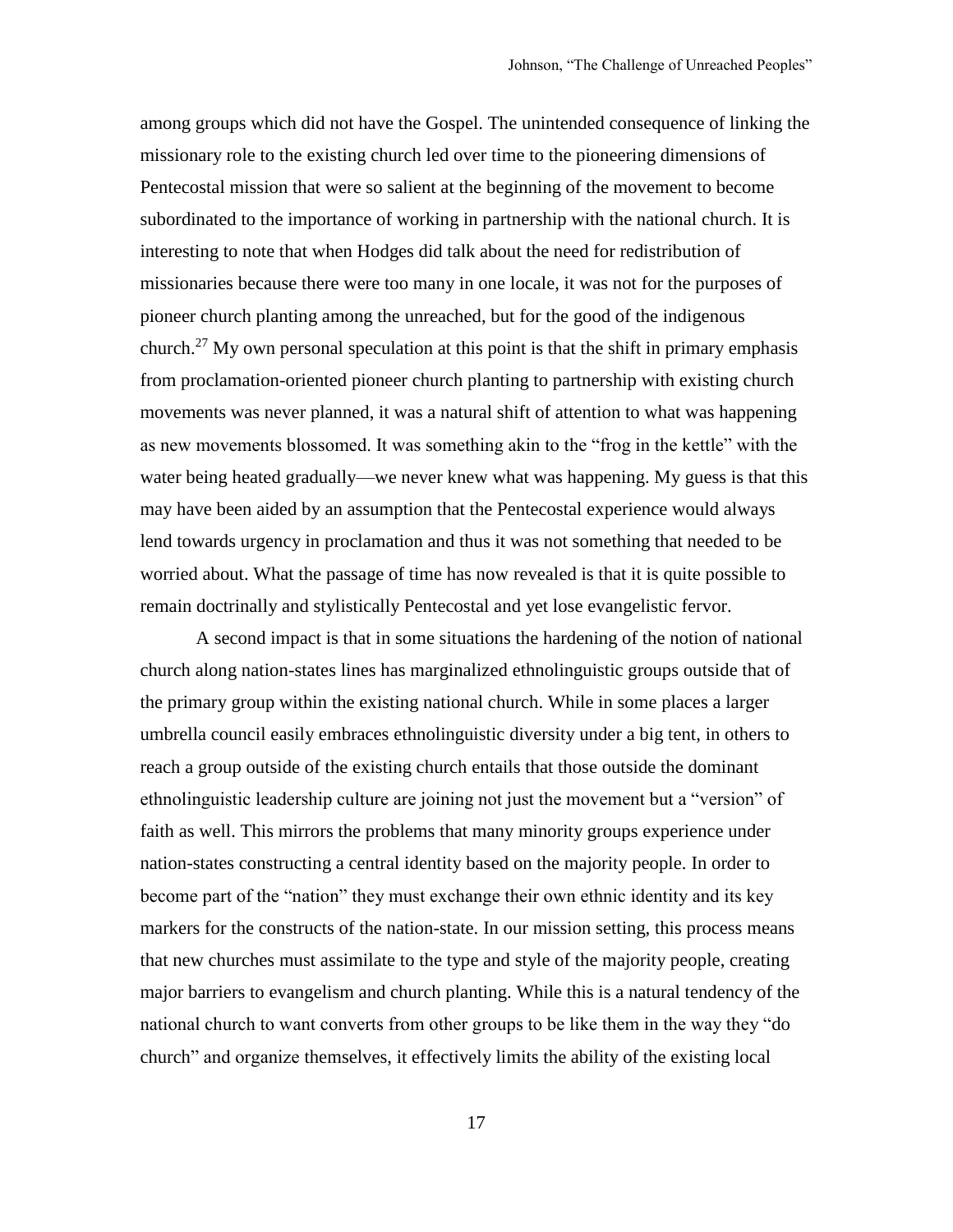churches and the missionaries they expect to be working in partnership with them, to reach unreached peoples and see indigenous churches planted in such groups.

A third issue has to do with people who are coming into our mission who have been influenced by a post-denominational environment in the West or the teaching of Church Planting Movements. Sometimes people will come to feel that national church denominational structures are unbiblical and an obstacle to church planting and rapid multiplication among the unreached. This results in new missionary church planters wanting to work completely outside the scope of the national church and to keep any converts and churches separate from the established national church. At best the national church is conceived as a nuisance that must be worked around, and at worst an enemy.

### Exploring Strengths and Needed Refinements in the Conception of

#### National Church and Partnership

# What We Need to Hold Fast

Before I begin looking at each of these sets of challenges, I want to caveat my remarks by saying that these are not issues that have easy answers, or even one right answer. What I want to do is help to clarify what is at stake and provide some basis for making decisions as we work through these areas. I begin with those who for whatever reasons want to jettison the national church concept. I am going to argue that there is great power in our concept of the national church and that, rather than moving away from it, we need to refine and build upon it as we move into the future. I believe that we should hold on to the broader notion of AG as local autonomous expressions formed around national church organizations and with a fraternal bond as a worldwide fellowship.

1. Let me begin with a few of my own assumptions as it relates to human organization of which "national church" is one type. Human organization is an inescapable reality, the Bible does not privilege one form over another, in other words there is no single "biblical" form for how we decide to organize for specific needs and purposes, and, as human constructs, human organizations can be tools that God can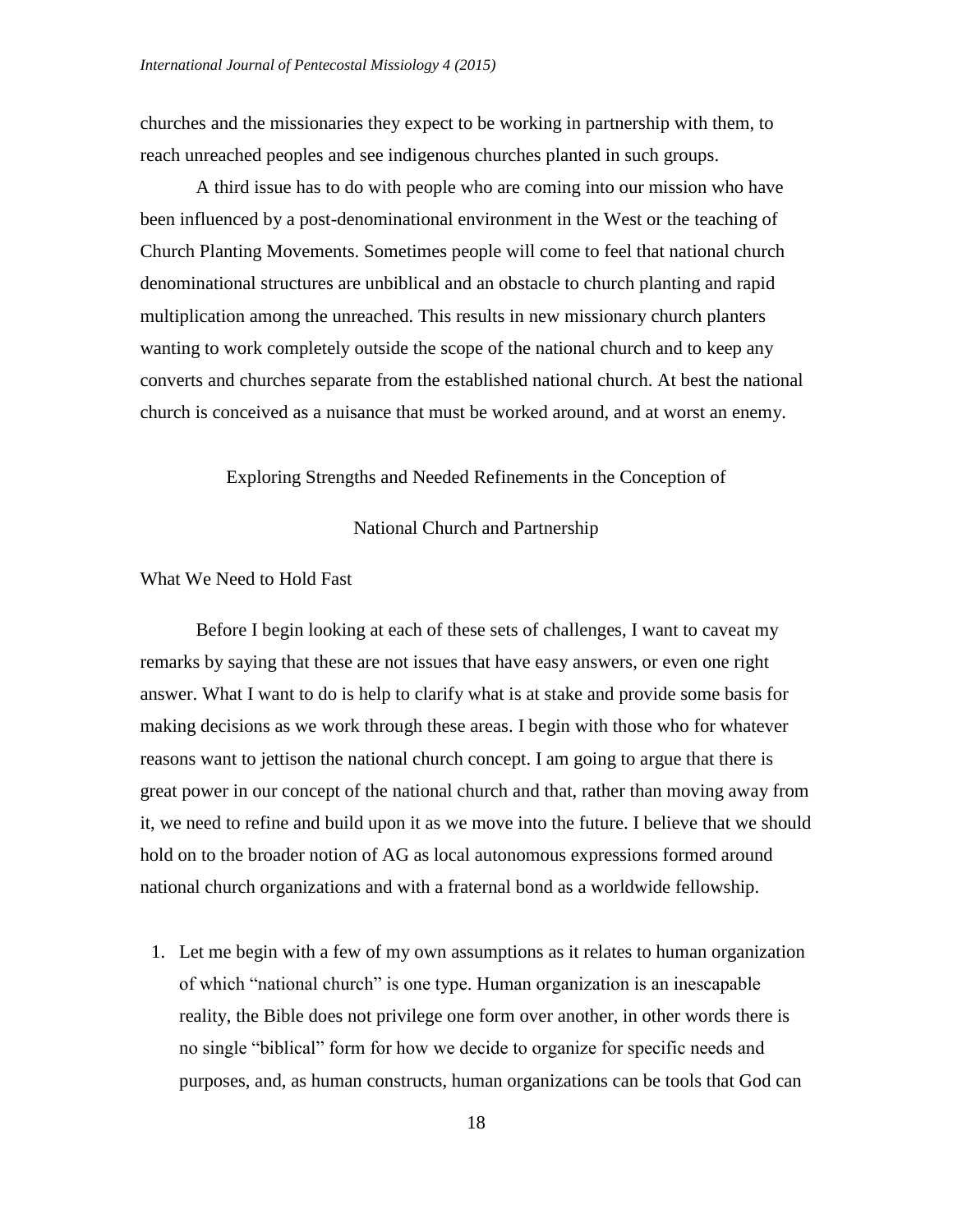work through or they can hinder that work. In this view "denominational national church" is a human construct that we offer as a tool to the Lord and we do not assume that it is the only organization doing Kingdom work in the world.

- 2. Having said that, human organizational constructs are necessary and therefore to jettison them for an alleged "biblical" form that does not exist is merely to trade one form for another. So we need to be clear that the argument is not *for* organization and/or *against* organization, but rather for the type of organization we will settle on.
- 3. It seems to me that arguments against the denominational national church concept founder at two points. The first is that the suggested alternatives, networks or apostolic figures and associated churches, are themselves forms of organization that, while different, have a great deal of overlap with the forms that they are supposedly rejecting. The key choice is not between having an organization or not, but between different styles. At the end of the day the kind of leadership and values present are more important than whether it is a network or a denomination. Both types of organization have better and worse expressions, and flatter networks can become more hierarchical and top-down denominations can become flatter.
- 4. While we are aware of the weaknesses of denominational structures that become unwieldy, hierarchical, bureaucratic, maintenance-oriented, and overly concerned with internal political issues, it is probably naïve to assume that newer and flatter movements like church planting movements (CPMs), house church movements, or various types of networks will be able to avoid the same internal transformations that have historically happened in denominational structures. Recently I was in a meeting with a worker from Germany where the topic was CPMs among Buddhist peoples. Her comment gave me a new perspective on rapidly reproducing movements in flatter house church networks that are now so often touted as "the answer" to the problem of mission among the unreached. She said that in her country it was very difficult to talk CPM language because people say, "500 years ago at the Reformation we did have a church planting movement with a church in every village and look where we are today." A longer time horizon reminds us that dynamism at one point in our organizational history is no assurance that it will last. Mechanisms must be in place that allow for the preservation and transmission of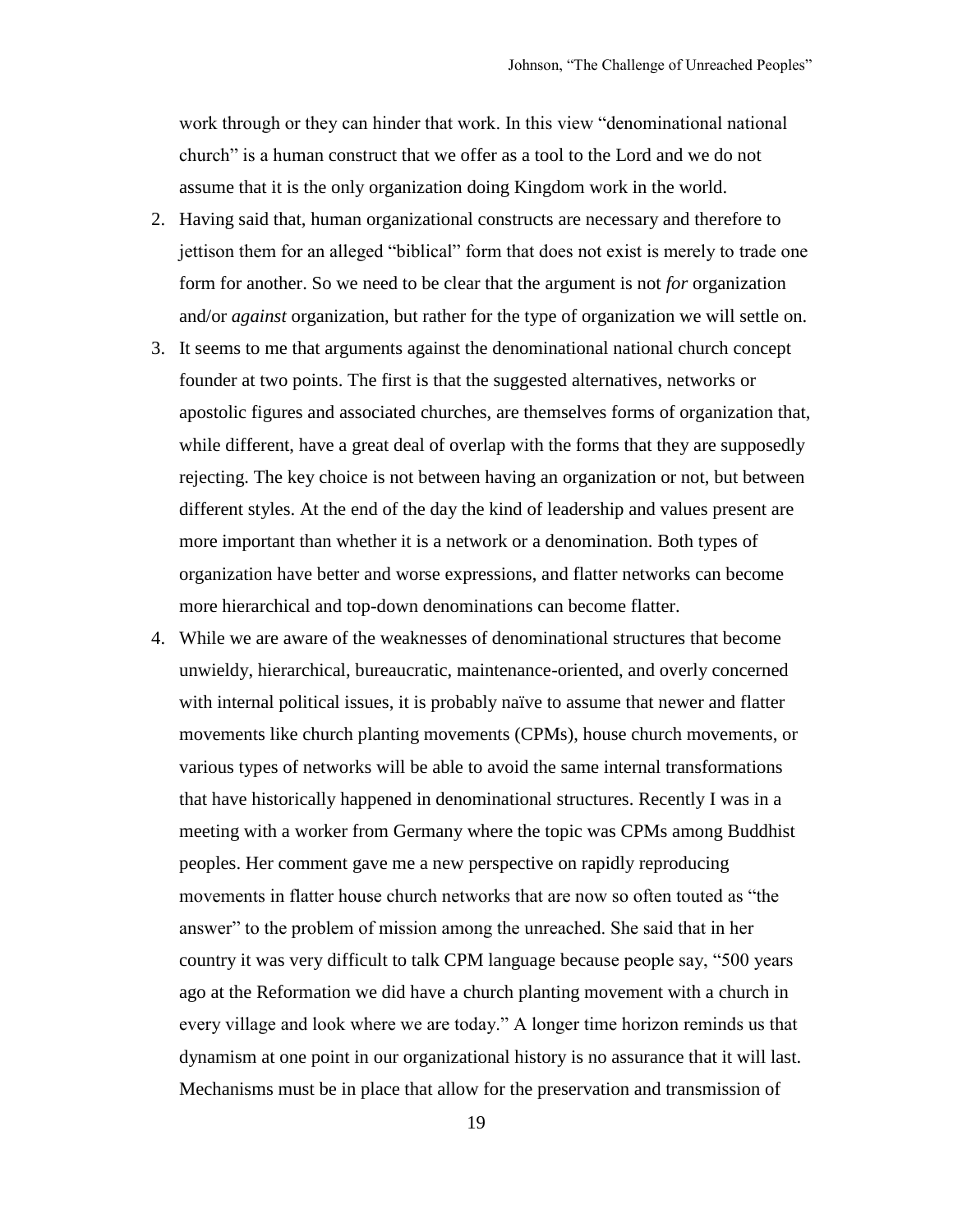spiritual DNA and which make room for continued dynamic working of the Spirit. A macro-view of AG missions shows that it is precisely our "denominational national church" structures with its weak spots and ambiguities that have provided mechanisms through associations of local churches, training functions through a vast network of various forms of theological institutions, and a long haul commitment on the part of the mission to see robust local church movements flourish with a stability that preserves and transmits spiritual dynamism.

- 5. Another strength of our current national church concept is that it is a critical vector for evangelism and church planting both within its own cultural setting and beyond. At their very best, national church organizations resemble the rapidity of expansion of CPMs but also have an inherent stability in them. They offer boundaries in terms of doctrine and practice, ongoing training for leaders, the context for the development of central institutions that can strengthen the movement, and an overall structure that goes beyond the leadership of key individuals. Vibrant national church structures also have the potential for powerful impact across near cultural boundaries if they can be mobilized around vision for the mission of God outside their own people. While in some cases it may actually be harder for a local person from one group to be the carrier of the Gospel to a culture near group, for the most part there are fewer cultural barriers for them than for those coming from more distant cultural backgrounds. The various already existing national churches around the world that are fraternally related to the AG represent millions of potential laborers who can love neighbors who are part of unreached people groups that are geographically and often culturally near to them.
- 6. My previous point highlights the tremendous power in collective action. The national church structure as we conceive it means that there are things that we can do precisely because we are worldwide and 60 plus million strong. If we turned the clock back 100 years and did mission by evangelizing and just encouraging converts and new churches to associate with whoever they wanted, or creating no associations at all, what would exist today? The opportunity before us to mobilize a large fraternal body of related autonomous national churches around the task of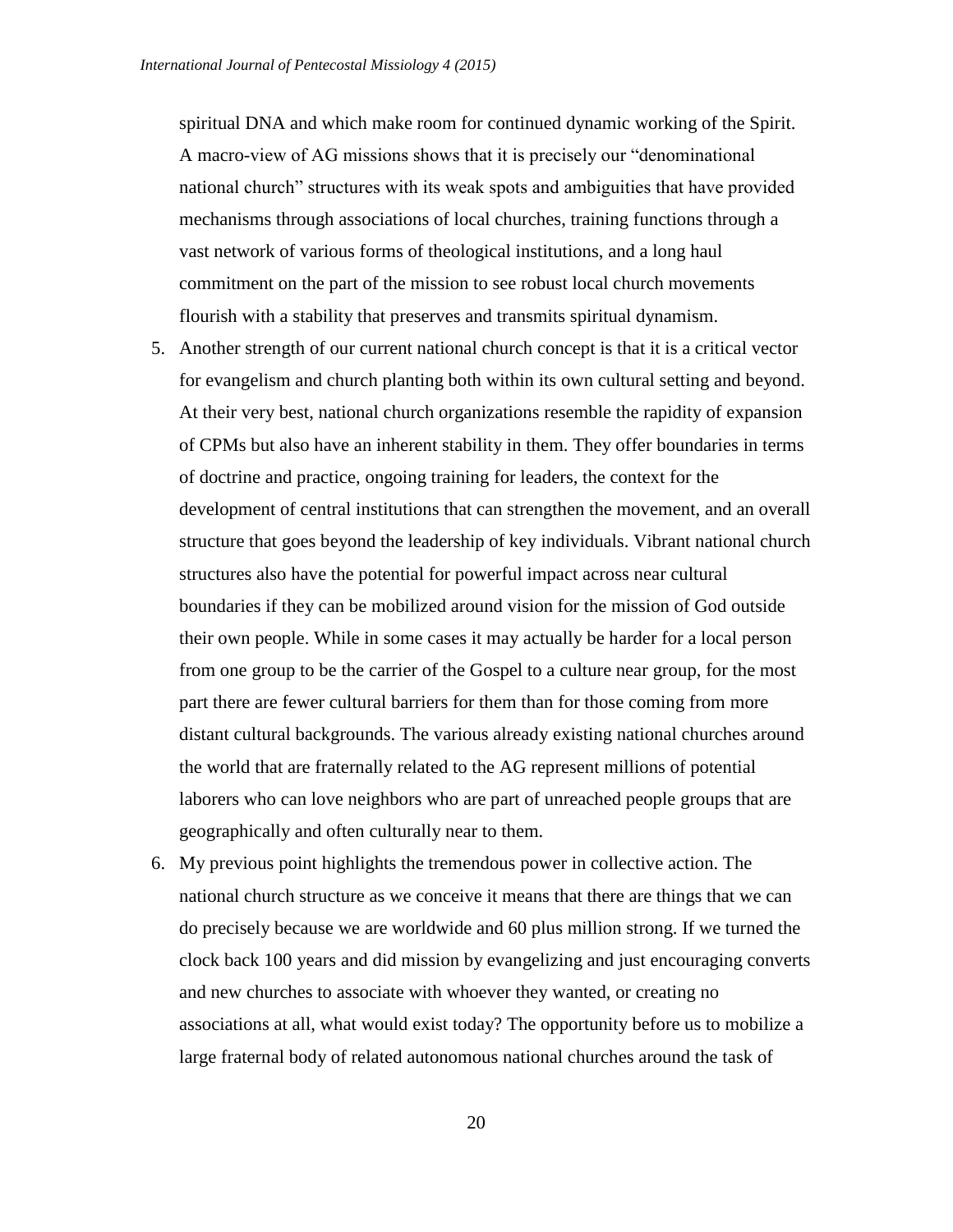reaching unreached people groups is in large part due to our national church concept.

7. Here is not the place to debate the merits of starting new structures versus working with the framework of already existing ones. Clearly there are times when the Holy Spirit leads people to start new initiatives that require new forms or organization. Having said that, I find it somewhat ironic that people who hold a Pentecostal view of the renewing work of the Holy Spirit can at the same time frequently be pessimistic about the ability of the same Spirit to renew, refresh, and work anew through existing structures. I have a native discomfort with any suggested strategy that leaves the vast majority of God's people and existing structures outside the pale of what "God is doing" and asserts everything has to be new. That is a historically naïve view of human organizations and very limiting to power of God. I also find it strange that in the realm of business, without any supernatural element present, there are multiple voices and examples where large organizational structures are successfully reshaped to take on the challenges of a changed environment. Yet among God's people the single solution seems to be "start again from scratch." Perhaps this has to do more with our own inability to get along and our significance needs than it does for the need of new structures for the task.

# What We Need to Refine

For missions organizations that do not think "national church" like we do, the existence of national church movements do not pose any difficulty at all when trying to church plant among the unreached. You simply target the unreached group and seek to build a church among that group, and more or less ignore other groups with interests outside your target people. However in our case, partnership with a national church is a critical value, so when starting to work with an unreached people group we immediately run into two problems. The first is that in many cases the national church in that country will not be happy that we are taking time, personnel, and finances away from them, and secondly, if a group does emerge the sticky question arises of how it is going to relate to the already existing AG movement.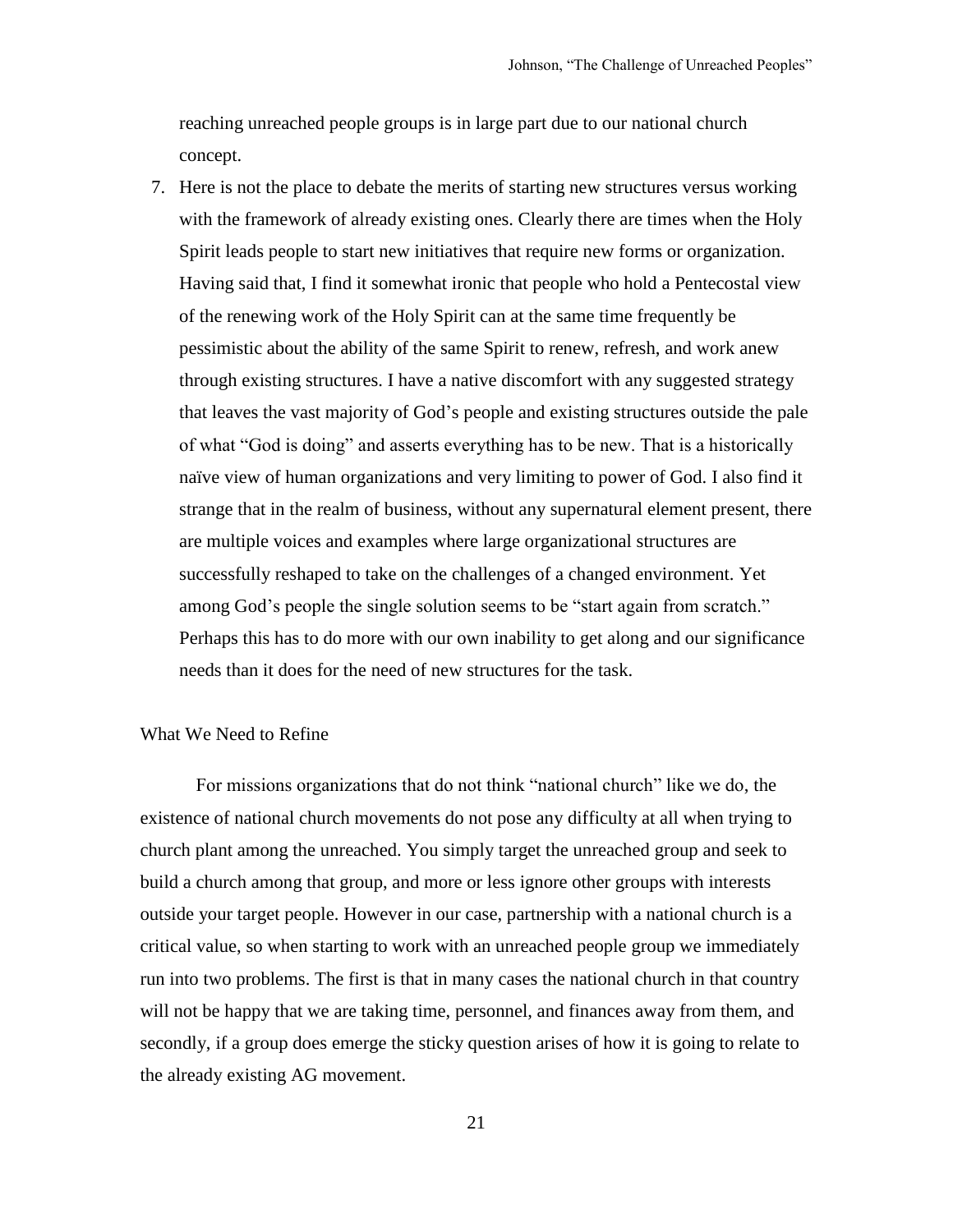Under the "normal" circumstances of working in partnership with an existing church, our idea of national church with all of its assumptions works fine. However, when pressed outside of these bounds, it is unable to help us answer the questions we face. Let me illustrate what I mean by this conventional understanding of "national church » and in so doing highlight some of the areas that are unexpressed assumptions that need further refinement and clarification.

- 1. In the history of our movement evangelism and discipling of converts leads to the formation of a local church. The goal of this church is to be indigenous along the three-self lines of self-supporting, self-governing, and self-propagating. The conditions under which this happened though were that there were no existing AG churches for the most part among any of the ethnolinguistic groups represented in a given nation-state. So in this sense it was "pioneer" even when there may have been a strong existing non-Pentecostal church already among that people.
- 2. As local churches multiply they are formed into a national church organization. As I have pointed out above, the unwritten assumption that became our dominant position over time is that "national" here is related to the nation-state with the strong implication being that there is one "national church" per nation-state. This is certainly not required by the definition of national church and is an area where we need to hammer out a fresh position in order to open the door for planting new churches and associating them in people groups different from that of the existing AG church.
- 3. Once you have a national church in existence the mission agency then works in partnership with that entity. Again, although not required by the concept, it is assumed that when a mission sending arm from any AG source comes to that country that they will work with that national church exclusively.
- 4. The goal of partnership is to forward the agenda of the national church. What this means in practice is that if the national church has no interest or burden for other peoples that are present within the bounds of that nation-state, the mission agency will find it difficult relationally with them to pursue such ministry. The relational strain comes because the national church wants the mission team to work with them.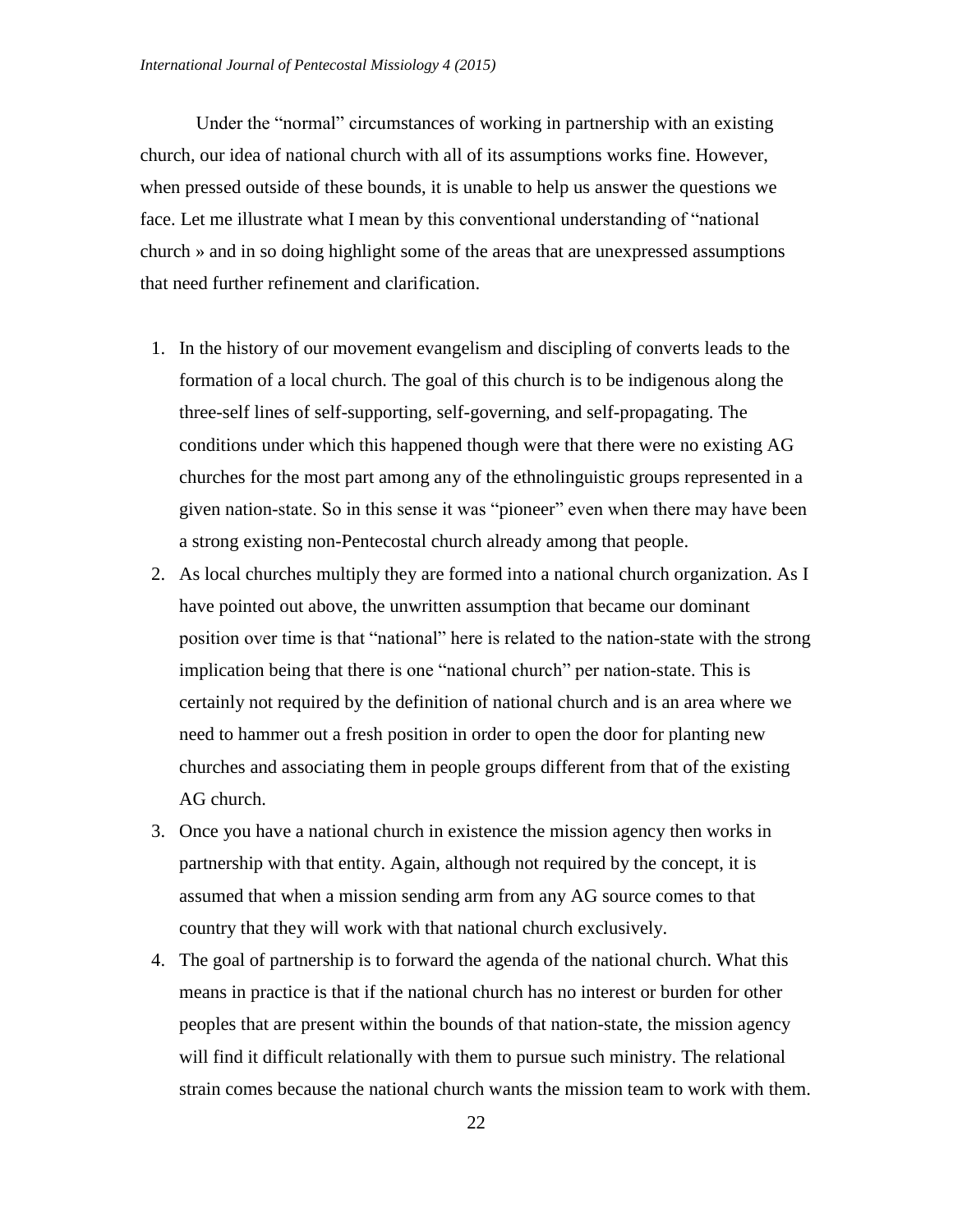If the mission spends time and effort on working with a people group outside the normal orbit of ministry of the national church it can cause them to view the mission in a negative light.

When we look at the "normal" development of the national church and its relations with the mission agency, we find that we have two major assumptions that imperil work among unreached peoples. The first is the weakness of the one nationstate—one national church view. The problem comes when you begin to plant the church in a distinct ethnolinguistic group from that of the existing national church. How does the new group relate back to the existing church? Is the new under the old, fraternally related to the old, or independent from the old? These practical problems are not insignificant because they have the potential to hinder the development of the church among this new group. Examples of some of these problems include the existing church wanting to control the new group, to reproduce their leadership and governing forms and styles that may not be appropriate for the new group, difficulties in having joint fellowship, or a complete lack of interest on the part of the old church towards the new.

The second issue concerns the problems that pursuing an unreached people group can create between the mission agency and the national church. If the view of partnership held by the national church and/or the mission agency is so strong that the ability of the mission to do pioneer work is hindered, it can create a great deal of tension between the mission and church. This can create a scenario where various uses of power are introduced in order to try and force the hand of the mission to continue their work with the existing church.

I believe that if we are going to be serious about addressing unreached people groups, we need to hammer out a missions philosophy that allows for the mission agency to work *for* the advancement of the existing national church, *with* that church to reach out to the unreached peoples in different cultural settings, and to pioneer *outside* of the boundaries of that national church to see new associations formed that relate fraternally to the existing body when circumstances are such that they cannot pursue that goal together.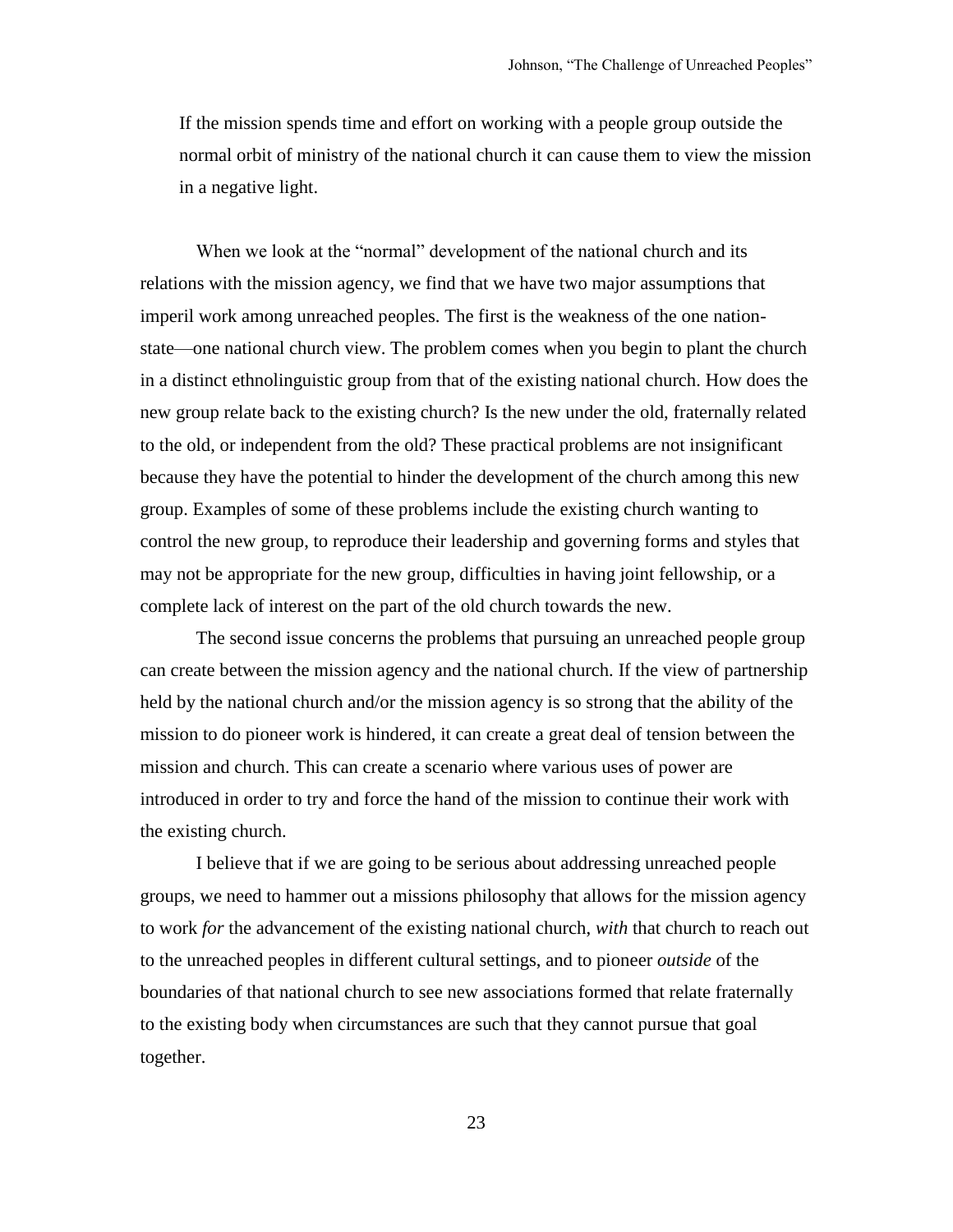What We Can Do To Move Forward: Building AGWM-National Church Relations That Facilitates Church Planting Among the Unreached

In this final section I sketch briefly some of the components of national church and AG missionary fellowship team (of that country) relations that will facilitate and environment for planting the church among the unreached. This does no more than set the lines for future work that needs to be done in order to refine these key mission concepts.

- 1. Drawing on the work of Andrew Walls, I believe that it is theologically proper to have radically different expressions of faith in Jesus among varying socio-cultural settings.<sup>28</sup> What this means for the idea of national church is that it must be disconnected from the nation-state concept and allowed to flourish among different groups where a truly indigenous expression that includes our three-self formula and beyond to form an expression of faith that is truly rooted in that setting at all levels.<sup>29</sup> This means that within the bounds of a nation-state you can have different "national churches" that relate in the same fraternal fashion as those who are separated by geopolitical boundaries.
- 2. We need to bring to the forefront the notion of indigeneity in Hodges' work that allows for the organizational structure of a group of churches to reflect its own cultural setting and not that from the sending agency. The cross-cultural worker needs to work carefully to help the new movement find its own feet in regard to it leadership and organizational patterns rather than imposing or suggesting an external pattern. Outside workers also can play an important role in helping the emerging church movement to understand and negotiate their way in a global world and to make connections with brothers and sisters of AG worldwide fellowship as well as others.
- 3. At the same time that we are disconnecting the national church concept from geopolitical boundaries, we also need to reorganize the ground rules for national church/mission agency relations. The purpose here is not to disconnect or separate but to add more potential configurations of relationship by reemphasizing a biblical idea. Winter's observation that the functional equivalents of the apostolic band can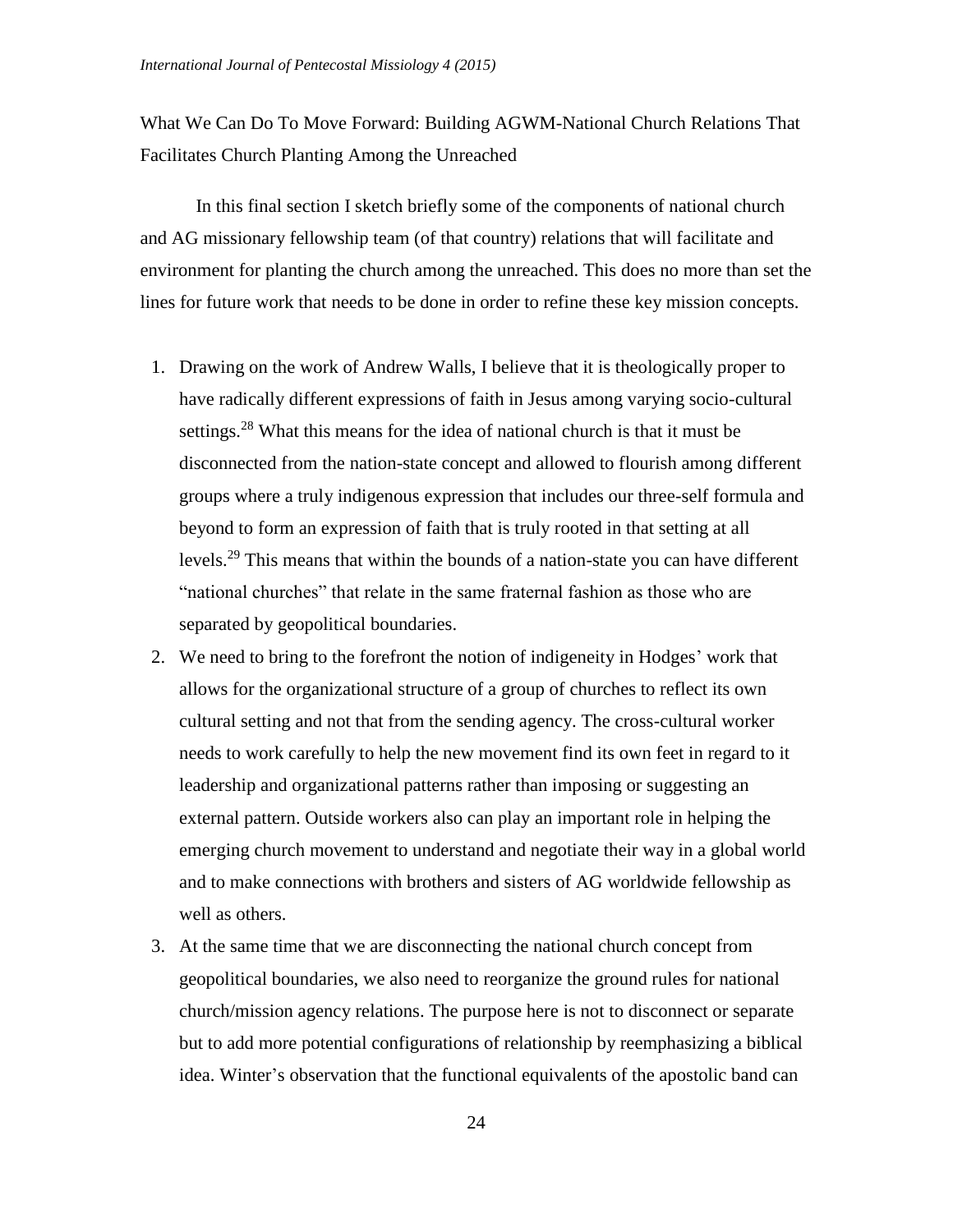be traced through the history of the church $30$  reminds us of the Spirit's work to call forth structures that will revive and reemphasize the unique priorities of the mission band, which is to proclaim Christ where he is not known. Without moving away from partnership to help build the church, I believe we need to strengthen our theological and missiological understandings to hone the focus on the unreached central to our understanding of the mission team. Creating theological space first would then lead to the space in practice to engage the unreached while at the same time maintaining positive relations with the existing national church.

4. Theological and missiological space for the unique work of the apostolic band brings many new creative options on the ground in national church/mission relations. If the mission is already working in relationship with that national organization, then there is a natural continuum of options that presents itself and which can be engaged in simultaneously as well. The logical first priority would be that the mission would have already seen to it that missional DNA was present in this church movement and they themselves would be sending workers to pioneer among an unreached people group. If that is not happening and there is no vision to do so, the next step is that the mission invites this church movement to join them in outreach to the unreached group in question. If there are impediments to such an arrangement then the mission as an apostolic band will make it clear that their priority is to proclaim Christ where he is not known and proceed to do this all the time with an open invitation to this national church to join them. The historic relations of the mission and this church can be preserved, workers can still partner with them, but the mission as an agency will pursue its priority to reach the unreached.

# Conclusion

How we think about missions matters. Acts 15 is eloquent testimony to that fact. I have attempted in this paper to foreground a number of issues that relate to our missions concepts, practices, and structures that will require attention if we are going to engage the unreached world at levels that go beyond just individual ministries. It is my prayer that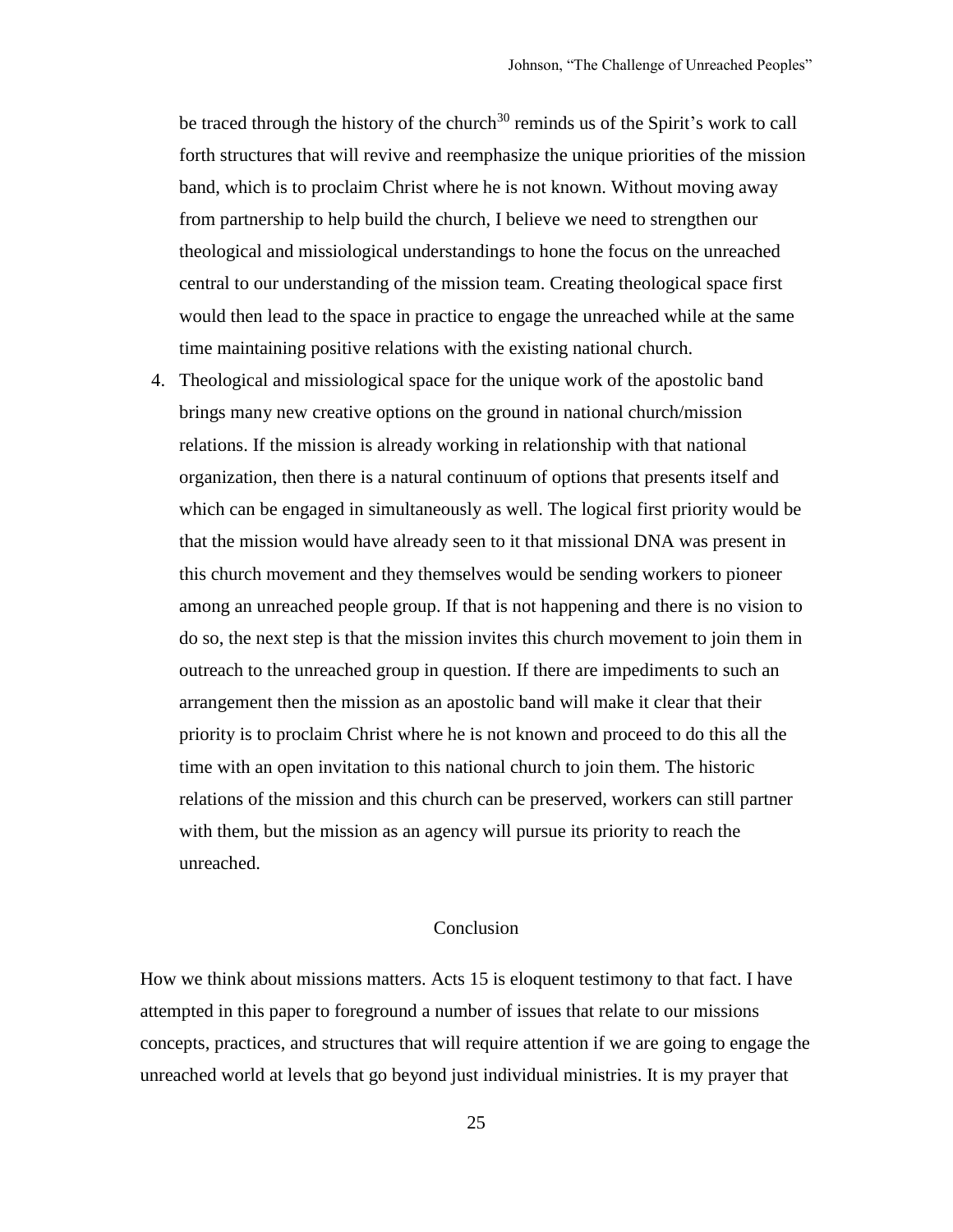one day we will look back at this time here and see that God used this opportunity to thrust forth a wave of amphibian workers who became powerful prophetic voices back to their national church movements. I want to see the Holy Spirit use your efforts to lay the conceptual and structural groundwork for mission to the major blocs of unreached peoples that will result in a massive mobilization of laborers to enter their worlds and lovingly and boldly share the story of Jesus. I think it was Paul Hiebert who said that mission theology always disturbs the peace of the church. May God give you grace and power to do such unsettling work in the days ahead.

<sup>3</sup> J. Philip Hogan, the executive director of AGWM from 1959-1989, is a good example of this discomfort. Commenting on Hogan's feelings about church growth theory, Everett Wilson observed that Hogan "especially parted company with what he believed to be a reductionist view of missions as mechanics. Some extremes of church growth theory, he protested, made the guiding principles of missionary deployment into mere abstract coefficients of need—the relative per capita Christian population of a given country or the proportion of the total missionary force allocated to a given field"; Everett A. Wilson, *Strategy of the Spirit: J. Philip Hogan and the Growth of the Assemblies of God Worldwide 1960-1990* (Carlisle, UK: Regnum Books International, 1997), 64. In an address that Hogan gave to the Evangelical Fellowship of Missions Agencies in 1970, he makes clear his contrasting view of the work of the Spirit versus human management: "I have long since ceased to be interested in meetings where mission leaders are called together to a room filled with charts, maps, graphs, and statistics. All one needs to do to find plenteous harvest is simply to follow the leading of the Spirit"; Ibid., 136.

<sup>4</sup> See Samuel Escobar, "Evangelical Missiology: Peering in the Future," in *Global Missiology for the 21st Century: The Iguassu Dialogue*, ed. William D. Taylor (Grand Rapids, MI: Baker Academic, 2000), 109- 112; for a specific response to Escobar's criticisms see Levi T. DeCarvalho, "What's Wrong with the Label "Managerial Missiology"," *International Journal of Frontier Missions* 18, no. 3 (2001): 141-46.

<sup>5</sup> See my *Apostolic Function in 21st Century.* Pasadena, CA/Springfield, MO: William Carey Library Publishers/Assemblies of God Theological Seminary, 2009.

<sup>6</sup> Arthur F Walls, "Societies for Mission." In *Eerdmans Handbook to the History of Christianity*, ed. Tim Dowley, John H. Y. Brigs, Robert D. Linder and David F. Wright (Grand Rapids, MI: Wm. B. Eerdmans Publishing, 1977), 549 (549-553).

7 Ibid., 550.

 $\overline{a}$ 

<sup>&</sup>lt;sup>1</sup> In Assemblies of God church polity, each country (and at times more than one in a country) has its own 'indigenous' Assemblies of God. So the World Assemblies of God Fellowship is a volunteer association, and while the AG in the US is influential due to its mission's efforts and history, it is not the 'international head' of the AG.

<sup>2</sup> Joshua Project, February 2008. www.joshuaproject.net

<sup>8</sup> See Klaus Fiedler, *The Story of Faith Missions: From Hudson Taylor to Present Day Africa* (Oxford, UK: Regnum Books International, 1994), 11-27 for details and distinctions here. He categorizes the various types of mission structures and polities into pre-classical missions, classical missions, post-classical missions, and Pentecostal/Charismatic missions.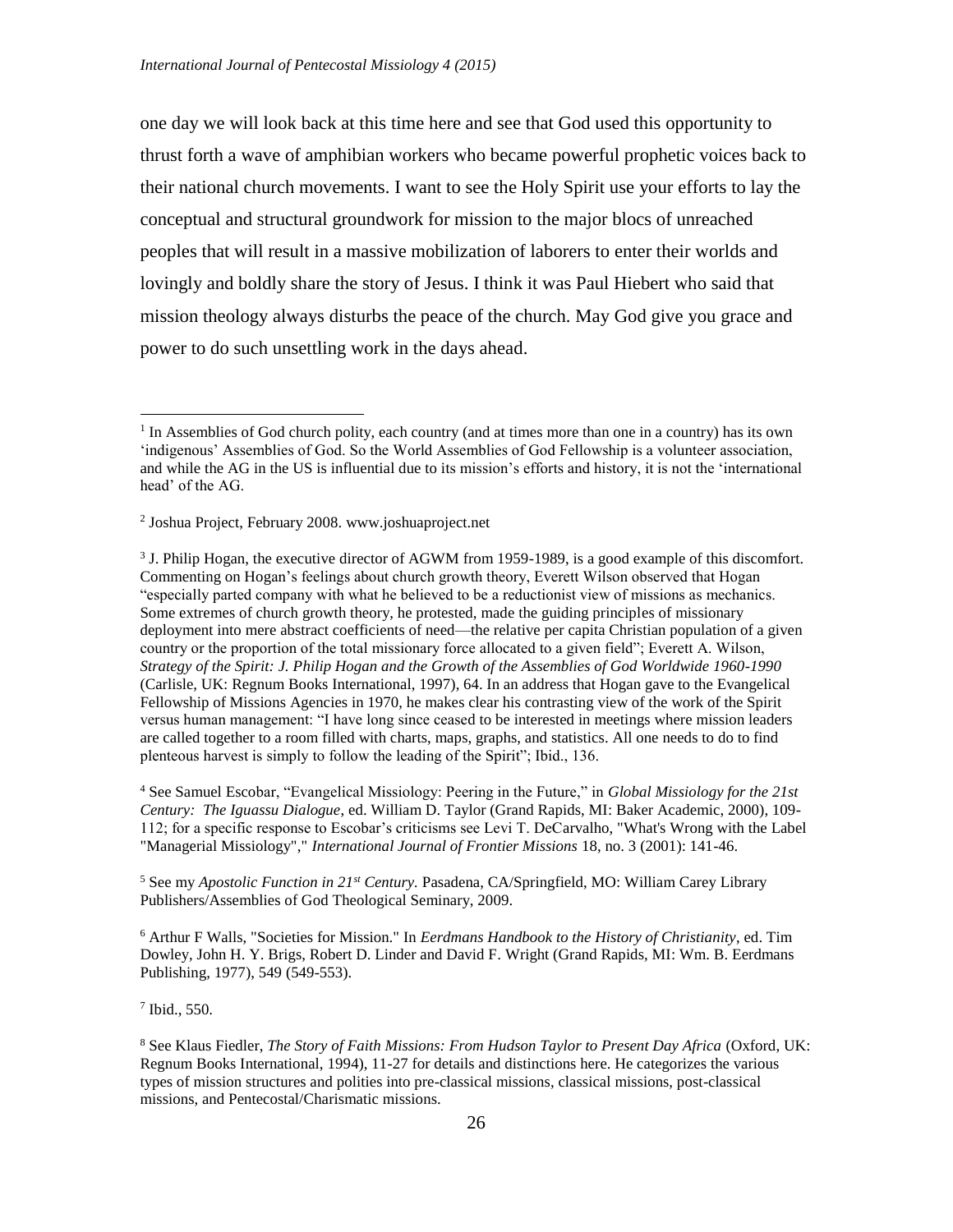<sup>9</sup> Gary McGee, "Pentecostal Strategies for Global Mission: A Historical Assessment," in *Called and Empowered: Global Mission in Pentecostal Perspective*, ed. Murray A. Dempster, Byron D. Klaus, and Douglas Petersen (Peabody, MA: Hendrickson Publishers, 1991), 210-211.

<sup>10</sup> Edith L. Blumhofer, *The Assemblies of God: A Chapter in the Story of American Pentecostalism*. Vol. 1 to 1941. 2 vols. (Springfield, MO: Gospel Publishing House, 1989), 294. Full membership in these districts was limited to the missionary, but it is interesting to see that the first assocational attempts related back to the home base.

<sup>11</sup> Alice E. Luce, "Paul's Missionary Methods," *The Pentecostal Evangel* (Jan. 8 1921): 6-7; (Jan. 22, 1921): 6, 11; and (Feb. 5, 1921): 6-7. These are also collected in Paul W. Lewis, ed., *All the Gospel to All the World: 100 Years of Assemblies of God Missiology*, J. Philip Hogan World Missions Series (Springfield, MO: Assemblies of God Theological Seminary, 2014), 9-25.

<sup>12</sup> Roland Allen, *Missionary Methods: St. Paul's or Ours* (Grand Rapids, MI: Eerdmans, 1962 [1912]).

<sup>13</sup> Luce, (Jan. 8 1921): 6.

<sup>14</sup> Gary B. McGee, *This Gospel Shall Be Preached: A History and Theology of Assemblies of God Foreign Missions to 1959*, vol. 1 (Springfield, MO: Gospel Publishing House, 1986), 95-96.

<sup>15</sup> Ibid., 148-149.

<sup>16</sup> Ibid., 148.

 $\overline{a}$ 

<sup>17</sup> Andrew F. Walls, *The Missionary Movement in Christian History: Studies in the Transmission of Faith* (Maryknoll, NY: Orbis, 1996), 48, see footnote 4.

<sup>18</sup> Allen, 126.

<sup>19</sup> Melvin L. Hodges, *The Indigenous Church* (Springfield, MO: Gospel Publishing House, 1976).

<sup>20</sup> Ibid., 92-97.

<sup>21</sup> Ibid., 93.

<sup>22</sup> Ibid., 94.

<sup>23</sup> Ibid., 93-94.

<sup>24</sup> Melvin L. Hodges, *The Indigenous Church and the Missionary* (South Pasadena, CA: William Carey Library, 1978), 5.

<sup>25</sup> Ibid., Morris Williams, *Partnership in Mission*, rev. and enlarged ed. (Springfield, MO: Gospel Publishing House, 1986).

<sup>26</sup> Allen, 149-50, 158-59.

<sup>27</sup> Hodges, *The Indigenous Church*, 96.